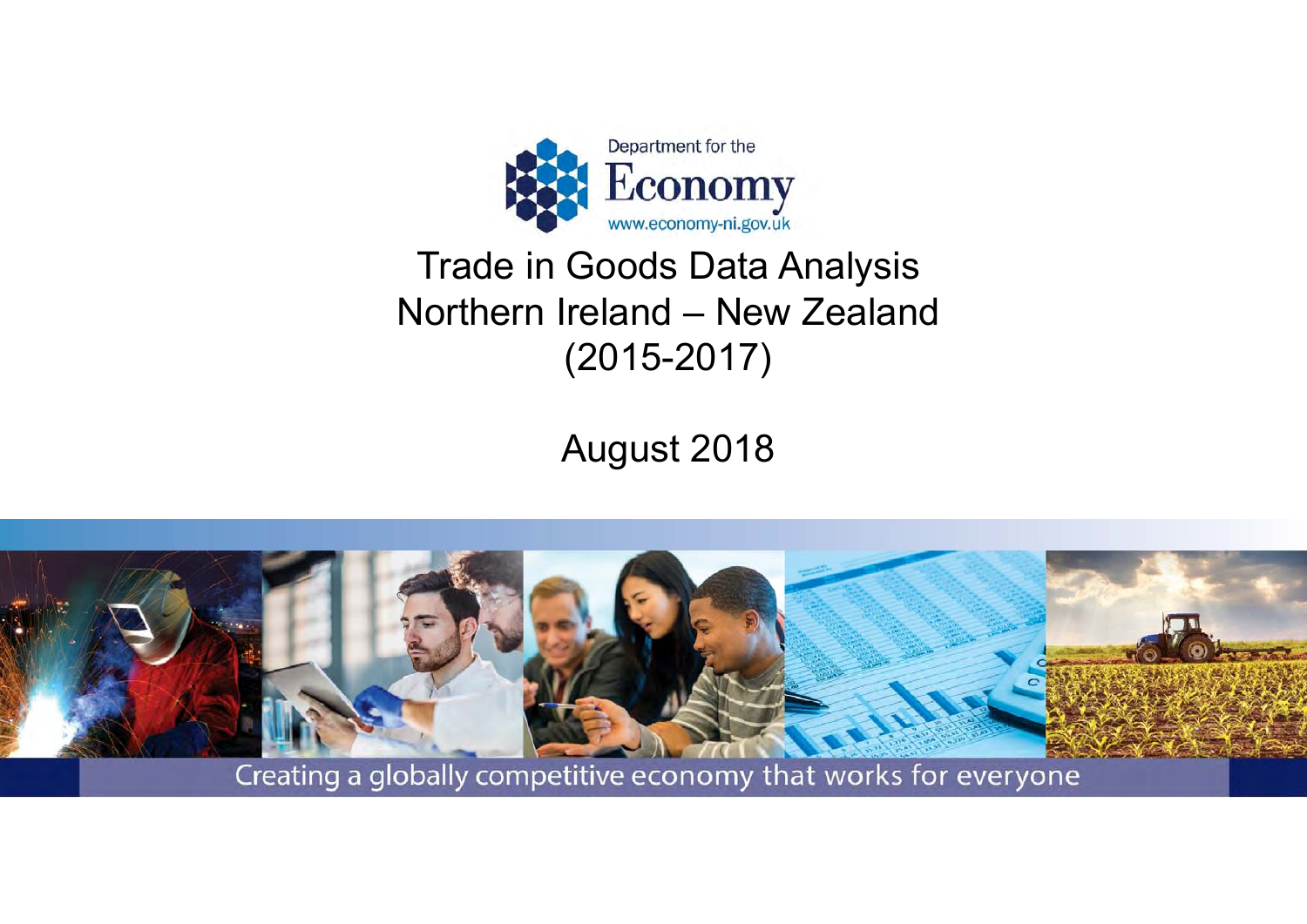### **Contents**

The aim of this pack is to provide a robust evidence base of Northern Ireland's (NI) global trade in goods.

The pack draws on publically available information collected by HMRC in relation to the Regional Trade Statistics (RTS) for imports and exports from/to New Zealand for NI.

This slide pack includes the following information and analysis:

- $\mathbf{A}$ Background to Source Data
- $\frac{1}{2}$ Summary of Key Messages
- $\frac{1}{2}$ UK Trade in Goods with New Zealand – Imports
- $\frac{1}{2}$ UK Trade in Goods with New Zealand – Exports
- $\frac{1}{2}$ New Zealand Import Analysis by Sector (SITC1)
- $\frac{1}{2}$ New Zealand Export Analysis by Sector (SITC1)
- $\frac{1}{2}$ NI – New Zealand Import of Goods Analysis by Sector (SITC2)
- $\frac{1}{2}$ NI – New Zealand Export of Goods Analysis by Sector (SITC2)
- $\clubsuit$  Annex Data that could be used as an alternative to that presented within the main presentation.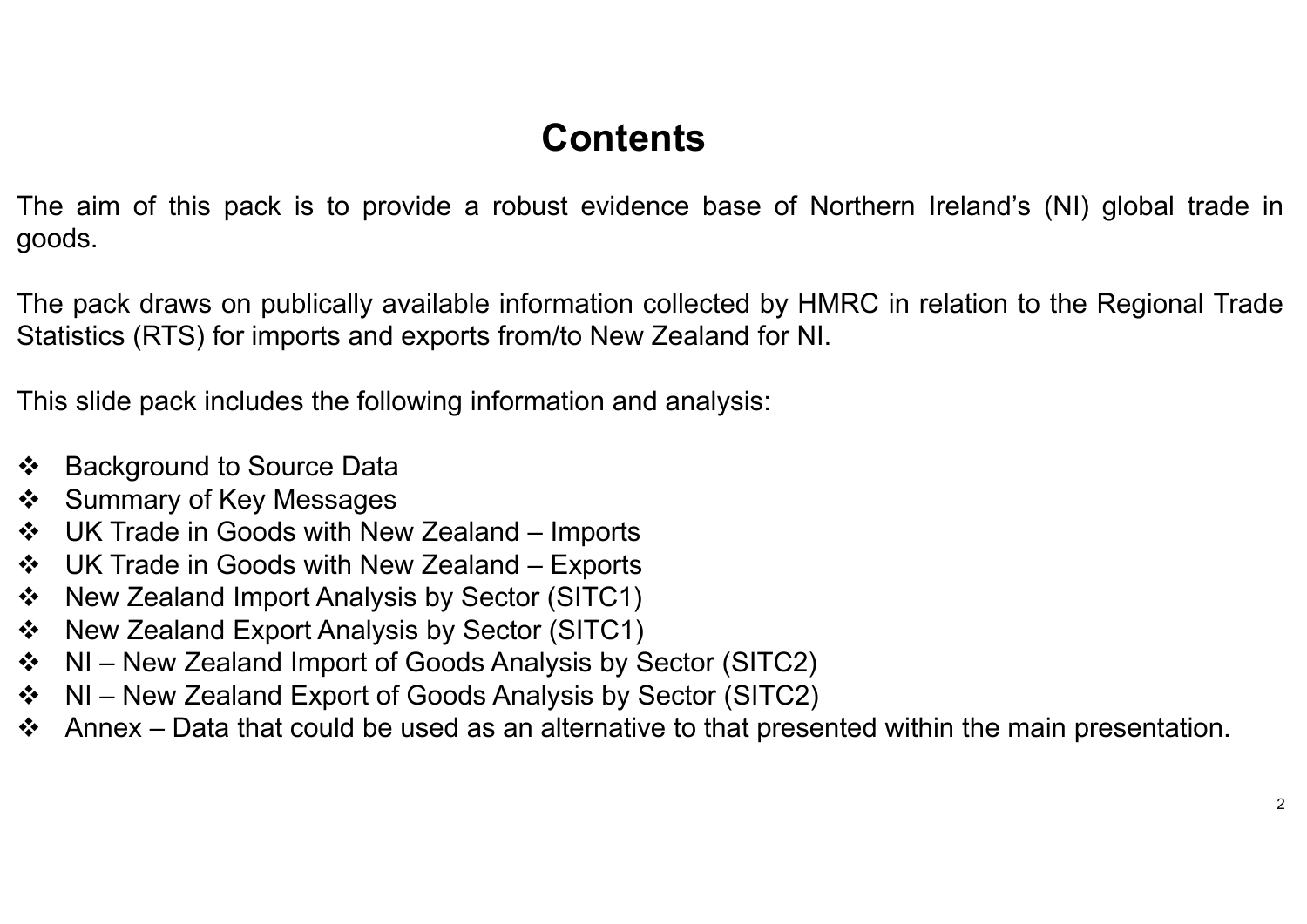# Background to Source Data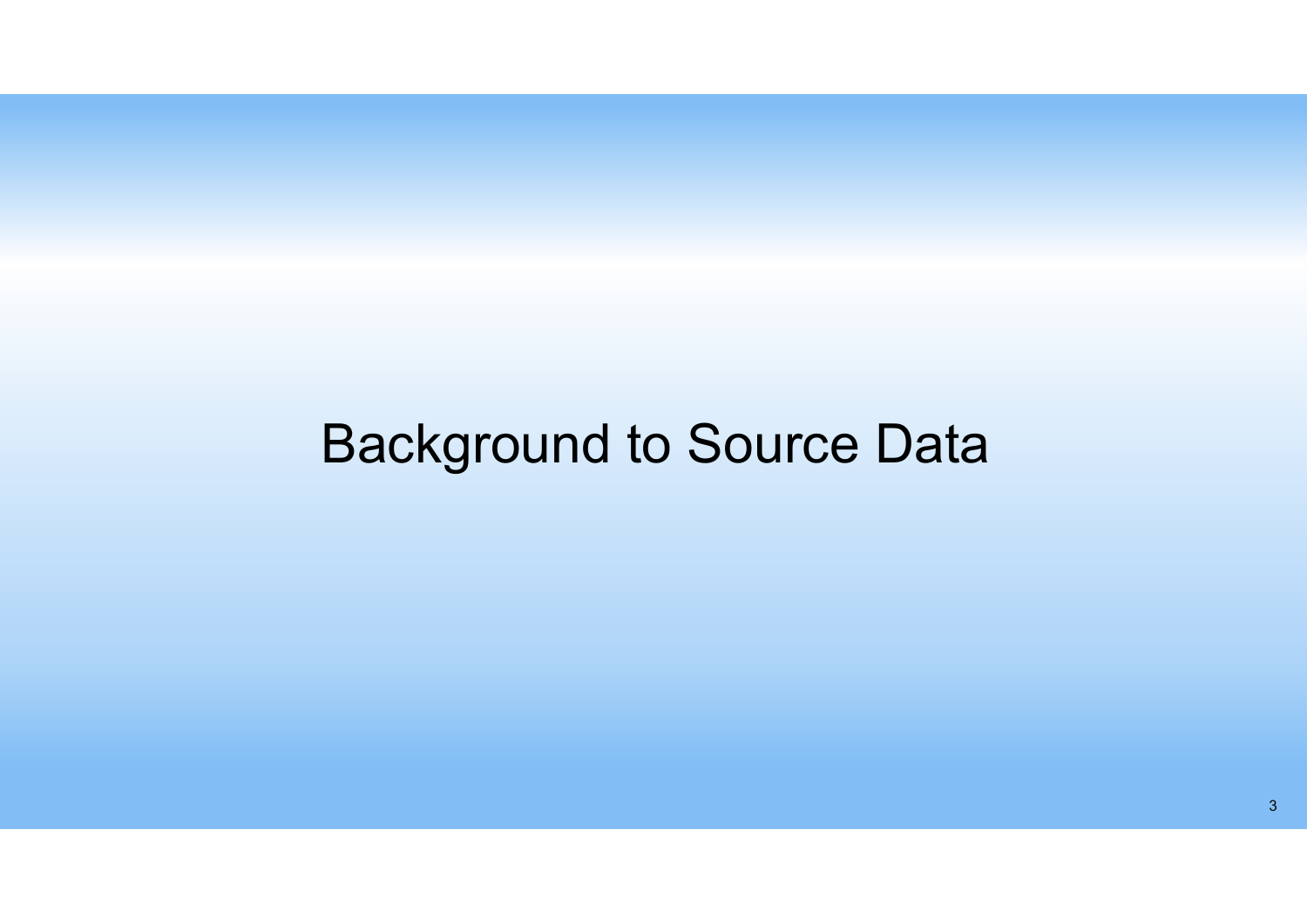### **Background to Source Data**

- ❖ HMRC Regional Trade Statistics (RTS) have been the basis of the analysis.
- ❖ Data are downloaded from the HMRC website: https://www.uktradeinfo.com/Statistics/RTS/Pages/default.aspx
- Data are presented for the calendar years 2015, 2016 and 2017.
- $\clubsuit$  A proportion of the import and export data from the HMRC database could not be attributed to any UK region. The data appear as 'unknown' within the tables.
- The HMRC database provided a figure for 'Low Value Trade' (LVT). LVT cannot be attributed to a geographical country therefore will only be included in the 'unknown' category in the slides for UK trade in goods with New Zealand.
- The data are only available for goods. Trade in services is not included in this analysis.
- $\clubsuit$  The data from companies who are not registered for VAT are not included in RTS.
- $\div$  Figures may not add due to rounding.
- The RTS data may be subject to quarterly revisions. 2017 data at the time of this analysis (June 2018) are still provisional and therefore subject to change.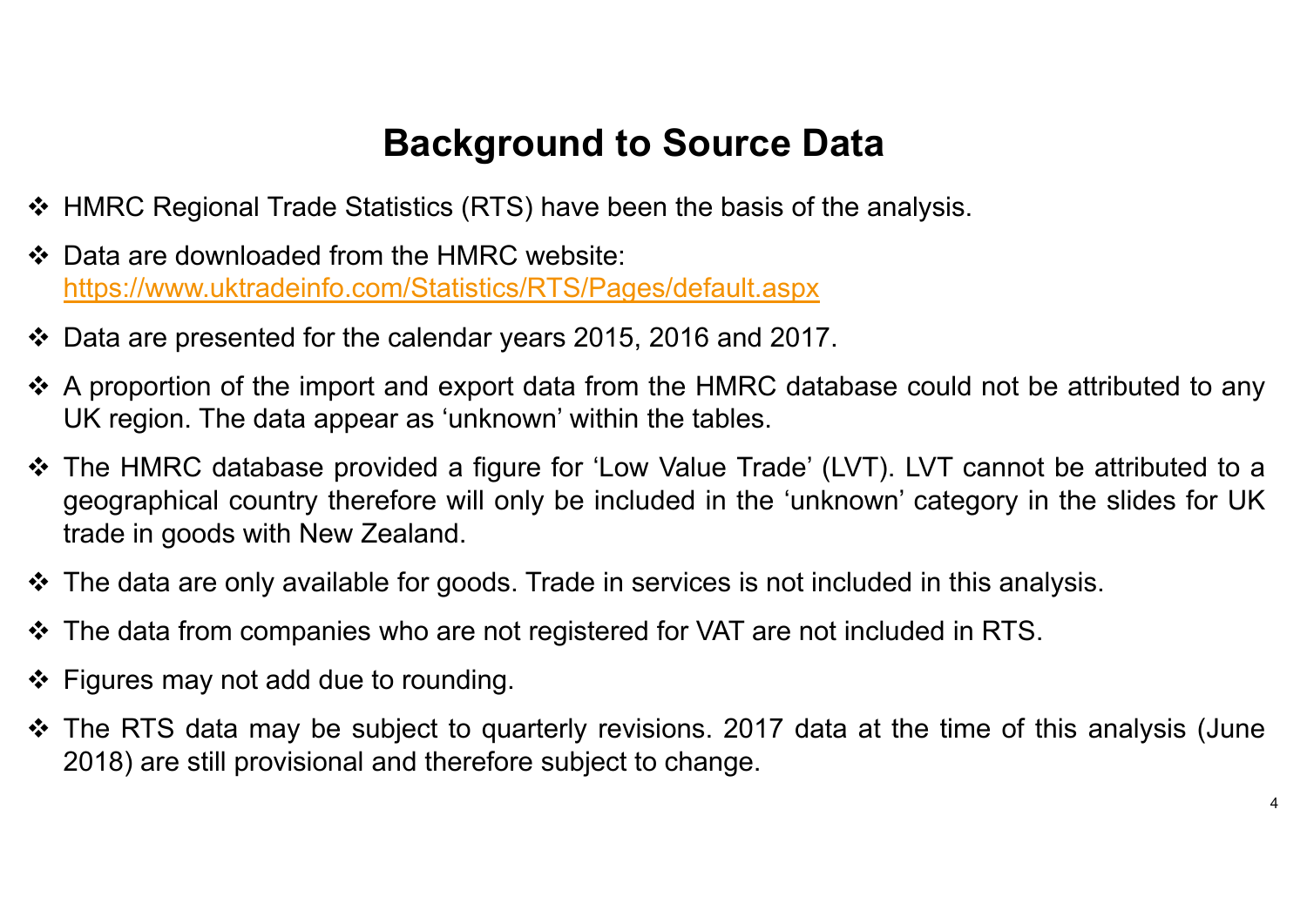# Summary of Key Messages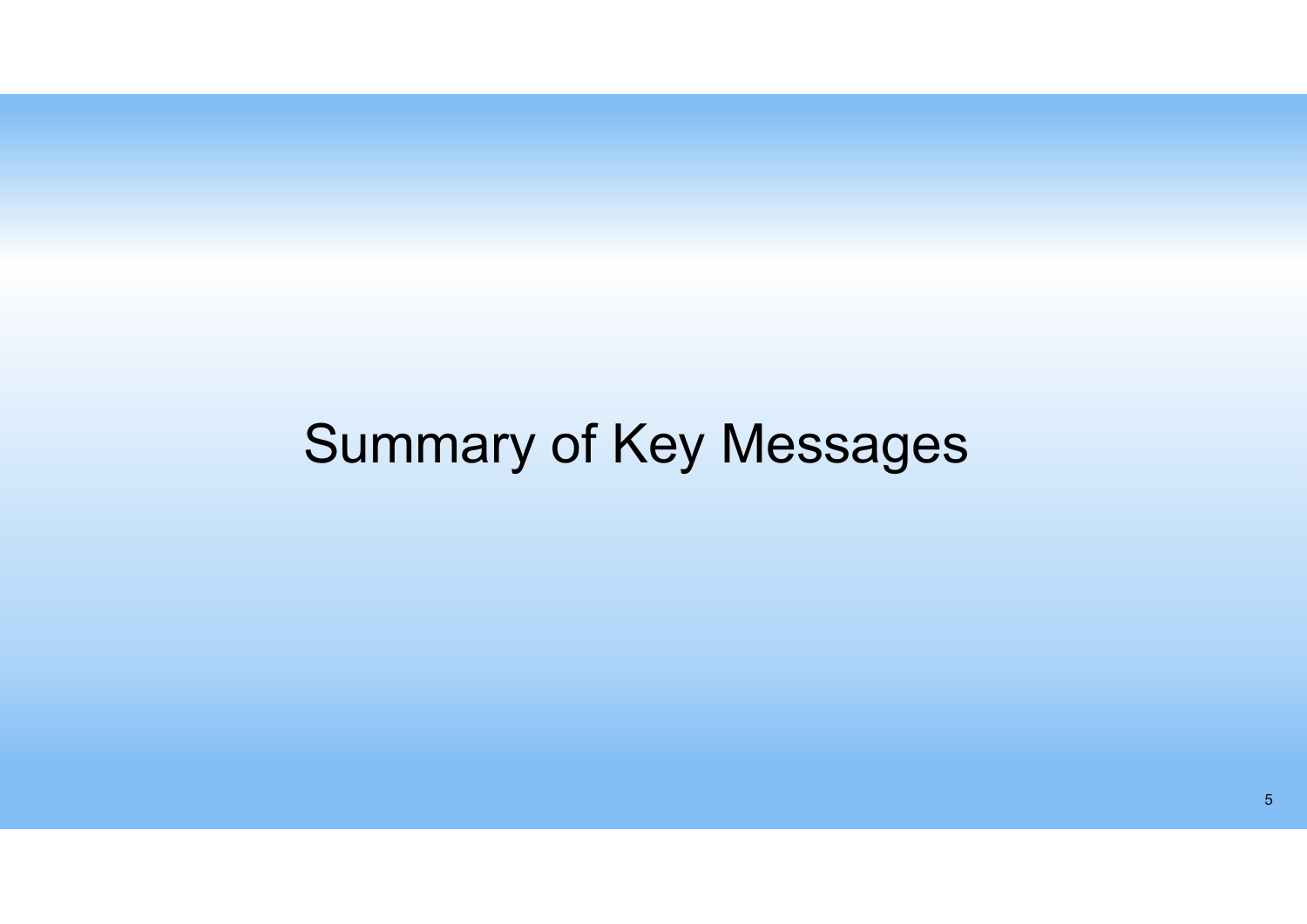### Summary of Key Messages

#### UK Trade in Goods with New Zealand – Imports

- $\bullet^{\bullet}_{\bullet} \bullet$ NI Imports from New Zealand were £12m in 2017 and accounted for 0.2% of total imports
- $\frac{1}{2}$ New Zealand is the 46<sup>th</sup> most important market for NI imports
- $\frac{1}{2}$ UK imports from New Zealand were £904m in 2017 and accounted for 0.2% of total imports
- $\frac{1}{2}$ The share of total UK RoW imports from New Zealand decreased from 0.5% in 2015 to 0.4% in 2017

#### UK Trade in Goods with New Zealand – Exports

- $\frac{1}{2}$ Exports to New Zealand were £25m and accounted for 0.3% of total NI exports in 2017
- $\frac{1}{2}$ New Zealand is the 38th most important market for NI exports
- $\mathbf{A}$ UK exports to New Zealand were £866m in 2017 and accounted for 0.3% of total exports
- $\frac{1}{2}$ The share of UK RoW exports to New Zealand increased from 0.4% in 2015 to 0.5% in 2017

#### New Zealand Import and Export Analysis by Sector (SITC1)

- $\mathbf{v}$ Food & live animals and beverages & tobacco sectors accounted for 78% of NI imports in 2017
- $\frac{1}{2}$  Machinery & transport equipment and chemicals & related products accounted for 84% of NI exports in 2017

#### NI – New Zealand Import and Export of Goods Analysis by Sector (SITC2)

- $\frac{1}{2}$ The meat and beverages sectors accounted for 65% of NI imports in 2015 and 55% in 2017
- $\bullet^{\bullet}_{\bullet} \bullet$  Road vehicles and medicinal & pharmaceutical products sectors accounted for just over half of NI exports between 2015 and 2017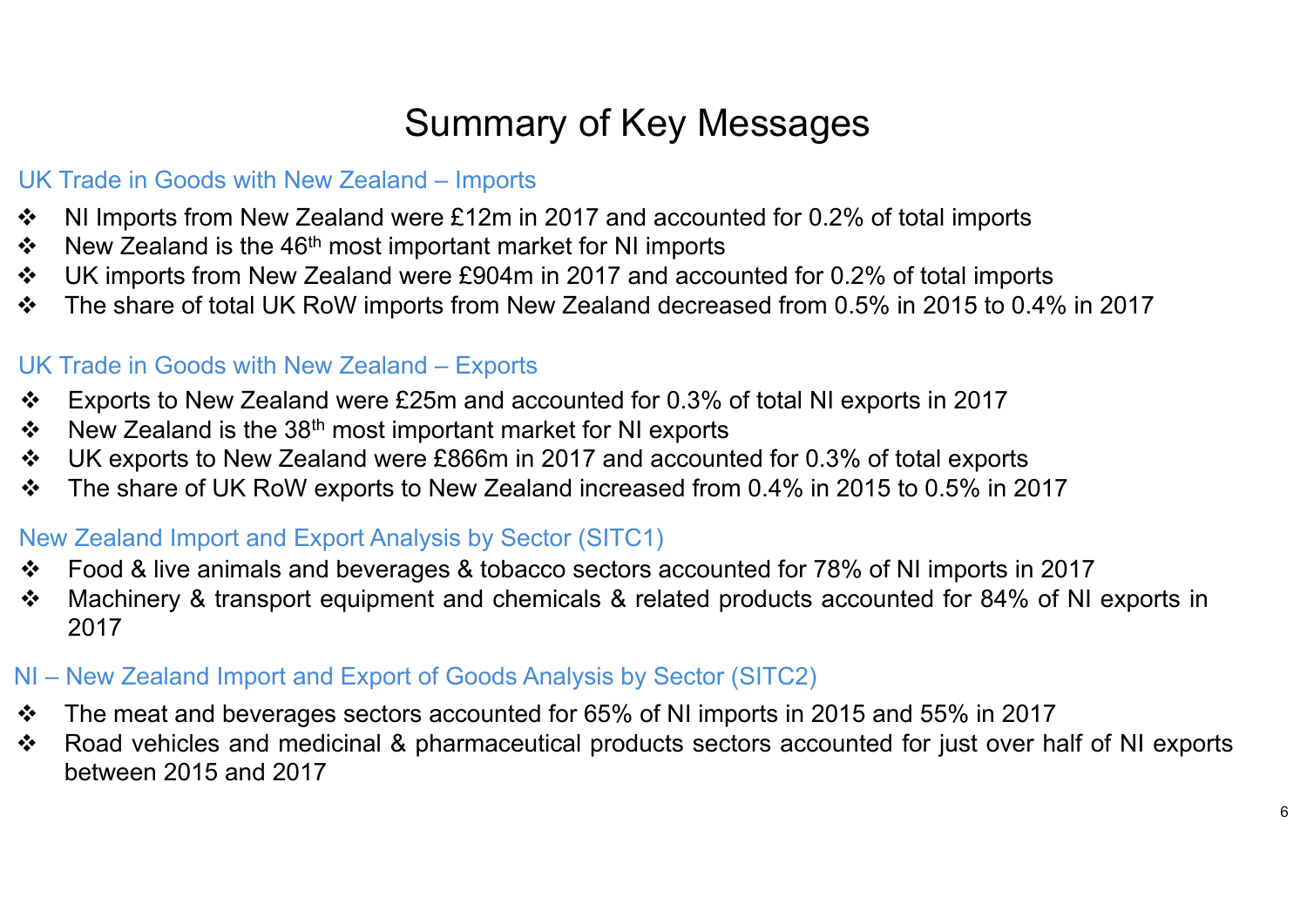## UK Trade in Goods with New Zealand – Imports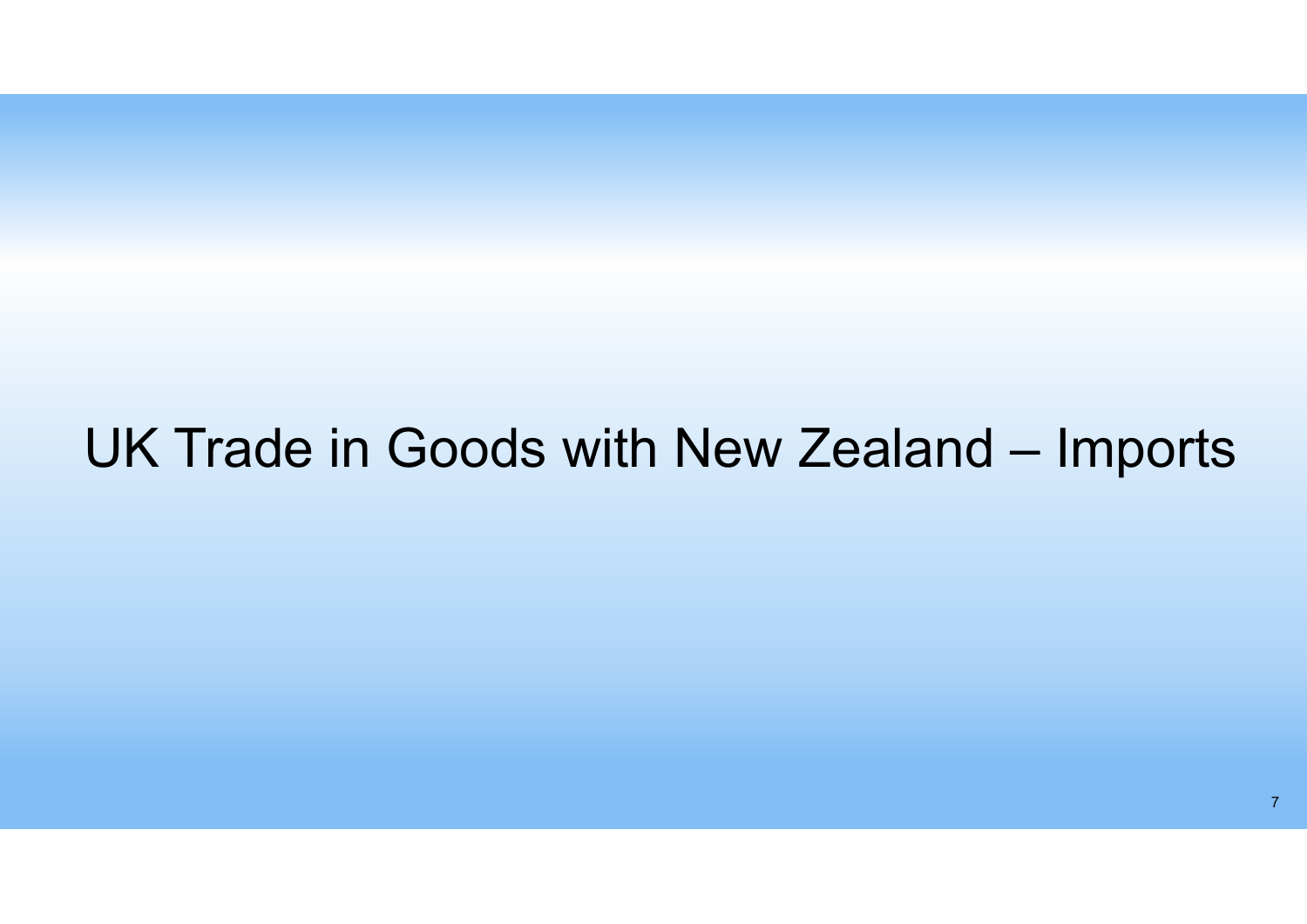

#### **Imports from New Zealand were £12m in 2017 and accounted for 0.2% of total NI imports**

**Northern Ireland Imports by origin in 2017** 

- 63% of imports into NI came from 5 countries: RoI (28%), United States (10%), China (9%), Netherlands (9%) and Germany (7%).
- NI imports increased by 13% from £6,574m in 2015 to £7,443m in 2017.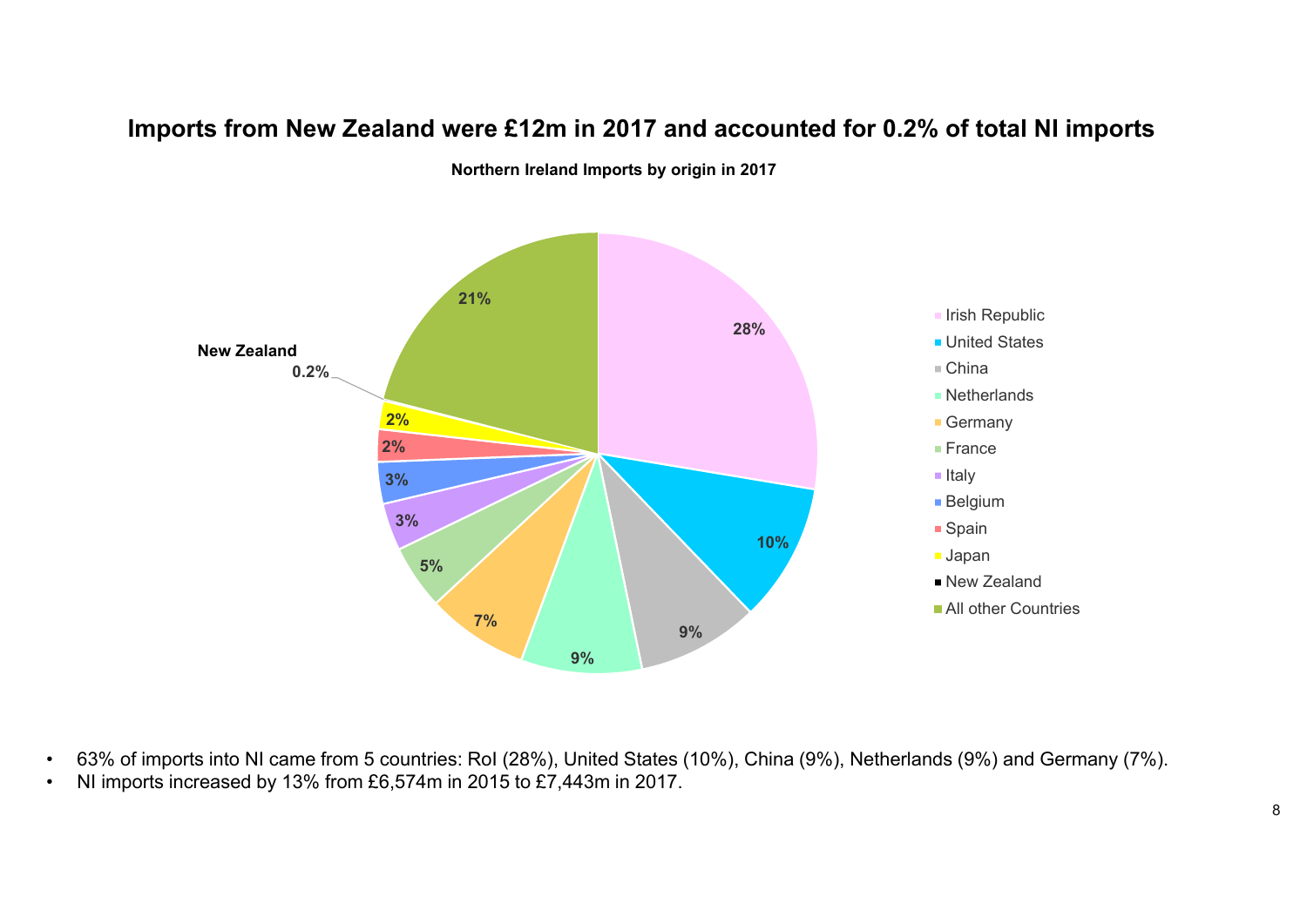#### **The share of total UK imports from New Zealand was unchanged at 0.2% from 2015 - 2017**

|              |                                       | 2015                      |                         |                                       | 2016                      |                         |                                       | 2017                      |                         |
|--------------|---------------------------------------|---------------------------|-------------------------|---------------------------------------|---------------------------|-------------------------|---------------------------------------|---------------------------|-------------------------|
|              | <b>Total Imports</b><br>$(\text{Em})$ | Imports from<br>$NZ$ (£m) | % of Imports<br>from NZ | <b>Total Imports</b><br>$(\text{Em})$ | Imports from<br>$NZ$ (£m) | % of Imports<br>from NZ | <b>Total Imports</b><br>$(\text{Em})$ | Imports from<br>$NZ$ (£m) | % of Imports<br>from NZ |
| ΙNΙ          | £6,574                                | £13                       | 0.2%                    | £6,909                                | £11                       | 0.2%                    | £7,443                                | £12                       | 0.2%                    |
| England      | £320,781                              | £774                      | 0.2%                    | £342,736                              | £750                      | 0.2%                    | £373,004                              | £787                      | 0.2%                    |
| Scotland     | £19,792                               | £50                       | 0.3%                    | £21,648                               | £23                       | 0.1%                    | £24,202                               | £32                       | 0.1%                    |
| <b>Wales</b> | £14,306                               | £12                       | 0.1%                    | £14,936                               | £15                       | 0.1%                    | £17,556                               | £10                       | 0.1%                    |
| Unknown      | £33,063                               | £55<br>0.2%               |                         | £38,959                               | £61                       | 0.2%                    | £45,584                               | £63                       | 0.1%                    |
| Total        | £394,516                              | £903                      | 0.2%                    | £425,188                              | £860                      | 0.2%                    | £467,789                              | £904                      | 0.2%                    |

#### **UK Import of Goods from New Zealand**

• NI's imports from New Zealand fell by 10% from 2015 to 2016 and then increased by 9% from 2016 to 2017. The change between 2015-2017 was a decrease of 2%.

- •The share of total NI imports remained unchanged at 0.2% from 2015 to 2017.
- • Total UK imports from New Zealand decreased by 5% from 2015 to 2016 and then increased by 5% from 2016 to 2017. The change between 2015-2017 was an increase of 0.1%.
- •The share of total UK imports remained at 0.2% from 2015-2017.
- •In 2017, the share of NI and England imports from New Zealand were the highest amongst all regions at 0.2%.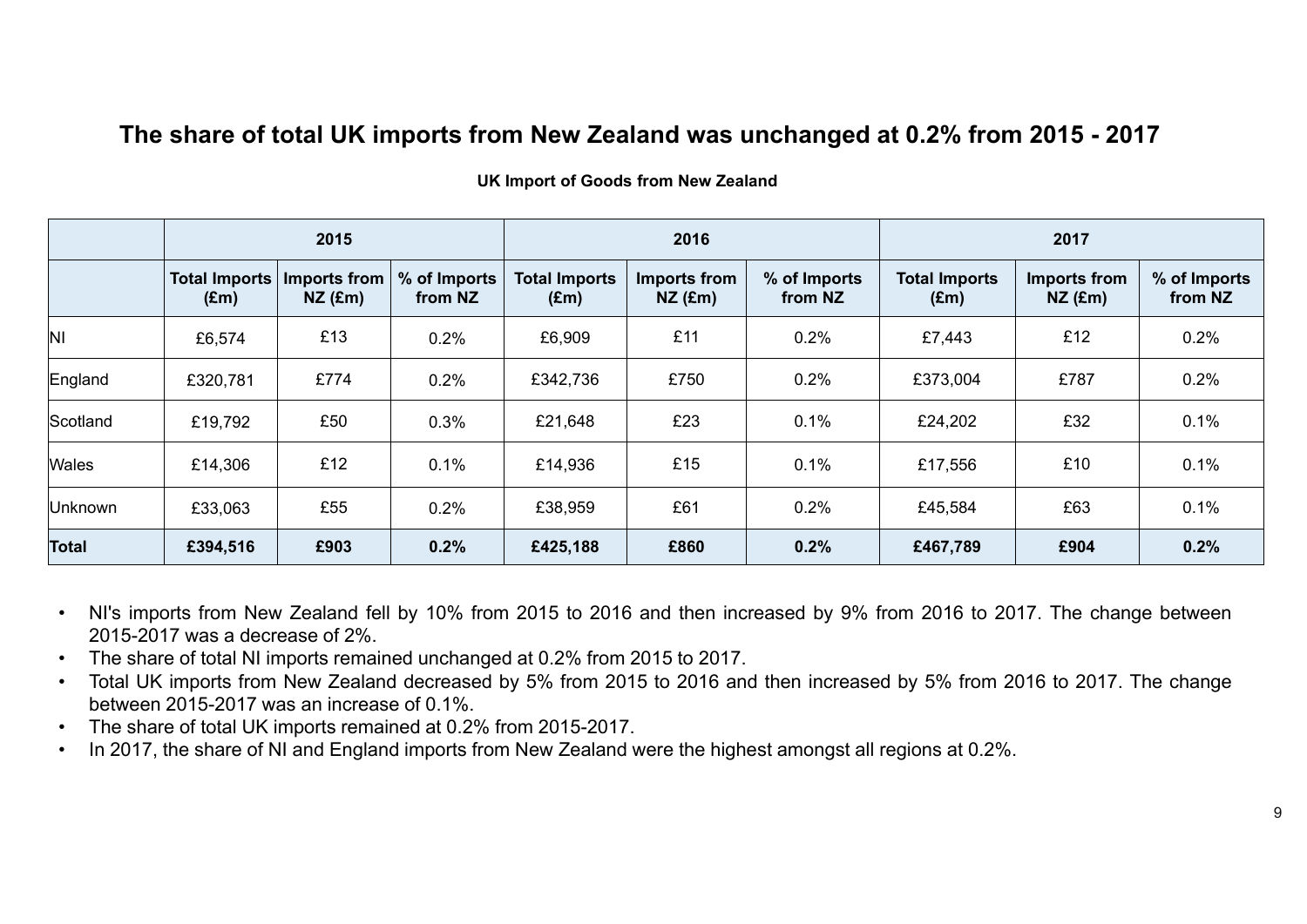#### **The share of total UK RoW imports from New Zealand decreased from 0.5% in 2015 to 0.4% in 2017**

|              |                                       | 2015                      |                         |                                       | 2016                      |                         |                                       | 2017                             |                         |
|--------------|---------------------------------------|---------------------------|-------------------------|---------------------------------------|---------------------------|-------------------------|---------------------------------------|----------------------------------|-------------------------|
|              | <b>Total Imports</b><br>$(\text{Em})$ | Imports from<br>$NZ$ (£m) | % of Imports<br>from NZ | <b>Total Imports</b><br>$(\text{Em})$ | Imports from<br>$NZ$ (£m) | % of Imports<br>from NZ | <b>Total Imports</b><br>$(\text{Em})$ | <b>Imports from</b><br>$NZ$ (£m) | % of Imports<br>from NZ |
| $\mathsf{N}$ | £2,435                                | £13                       | 0.5%                    | £2,607                                | £11                       | 0.4%                    | £2,641                                | £12                              | 0.5%                    |
| England      | £138,286                              | £774                      | 0.6%                    | £145,572                              | £750                      | 0.5%                    | £160,447                              | £787                             | 0.5%                    |
| Scotland     | £12,157                               | £50                       | 0.4%                    | £13,126                               | £23                       | 0.2%                    | £15,117                               | £32                              | 0.2%                    |
| <b>Wales</b> | £8,286                                | £12                       | 0.1%                    | £8,148                                | £15                       | 0.2%                    | £10,225                               | £10                              | 0.1%                    |
| Unknown      | £15,140                               | £55                       | 0.4%                    | £20,191                               | £61                       | 0.3%                    | £23,736                               | £63                              | 0.3%                    |
| Total        | £176,305                              | £903                      | 0.5%                    | £189,644                              | £860                      | 0.5%                    | £212,165                              | £904                             | 0.4%                    |

**UK RoW Import of Goods from New Zealand**

- NI's imports from New Zealand fell by 10% from 2015 to 2016 and then increased by 9% from 2016 to 2017. The change between 2015- 2017 was a decrease of 2%.
- •The share of total NI RoW imports fell from 0.5% in 2015 to 0.4% in 2016 and then rose again to 0.5% in 2017.
- UK imports from New Zealand decreased by 5% from 2015 to 2016 and then increased by 5% from 2016 to 2017. The change between 2015-2017 was an increase of 0.1%.
- •The share of total UK RoW imports fell from 0.5% to 0.4% from 2015 to 2017.
- •In 2017 imports from New Zealand were more important to NI (0.5%) and England (0.5%) compared to Scotland (0.2%) and Wales (0.1%).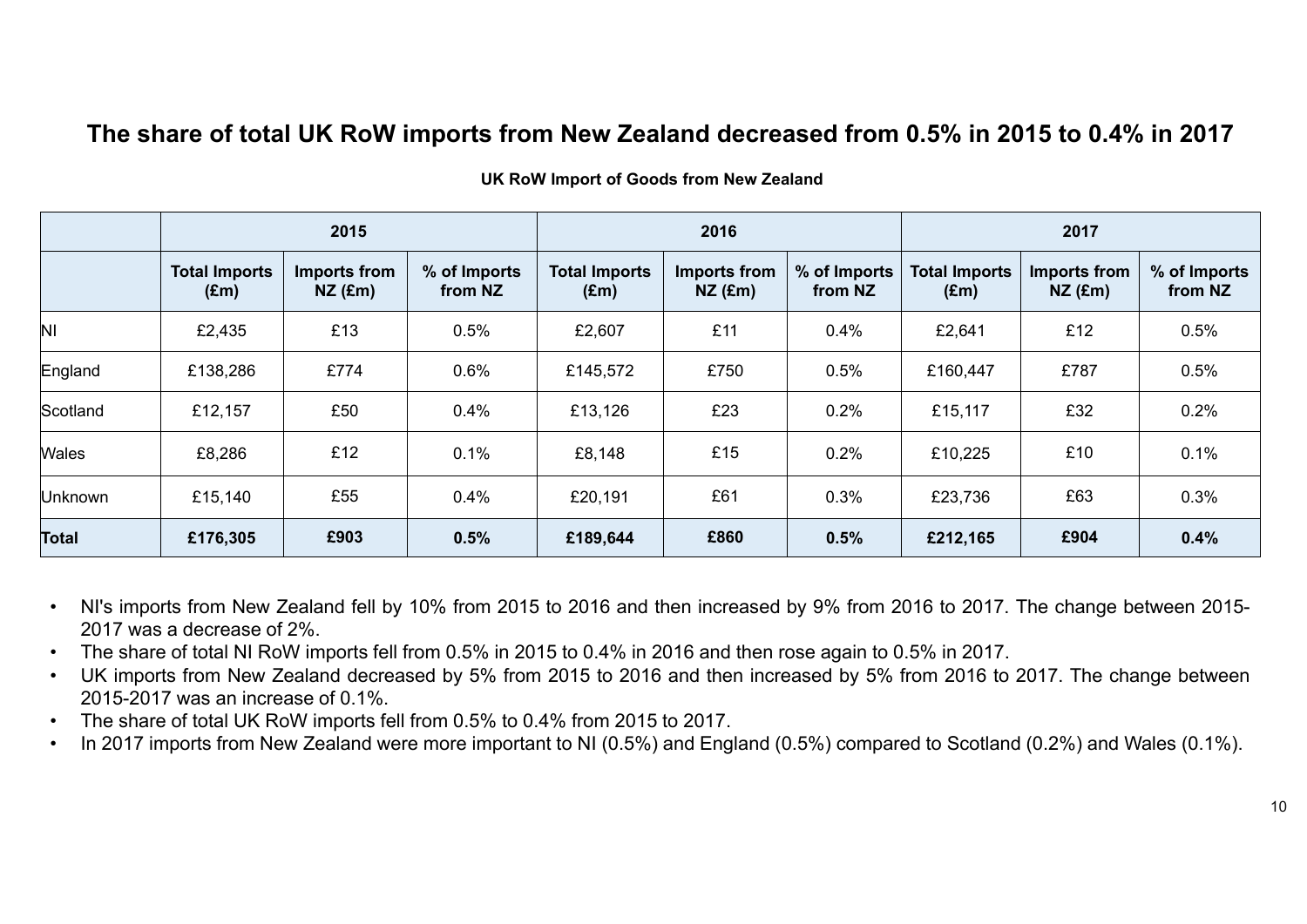## UK Trade in Goods with New Zealand – Exports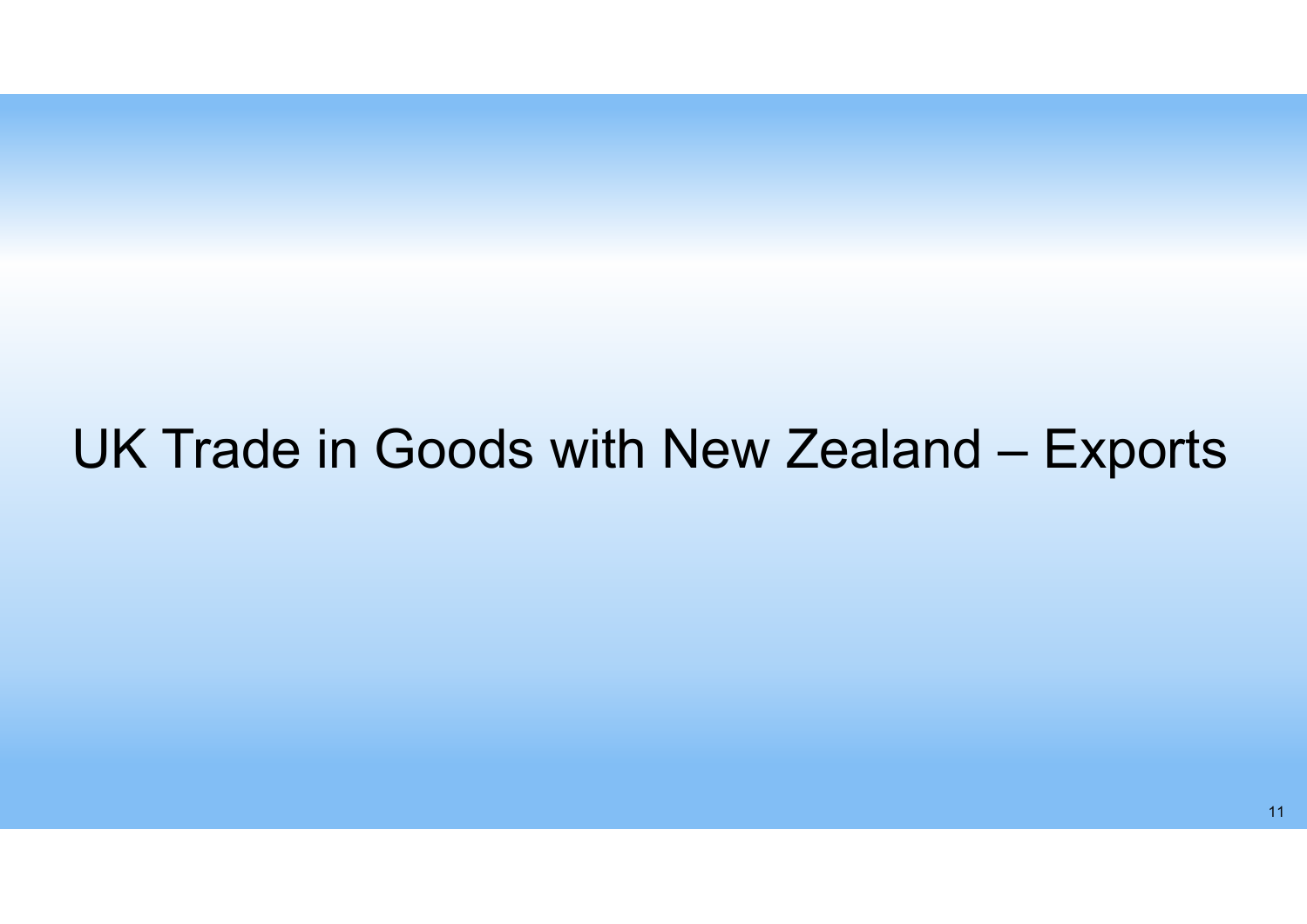

#### **Exports to New Zealand were £25m and accounted for 0.3% of total NI exports in 2017**

**Northern Ireland Exports by origin in 2017** 

- 65% of exports went to 5 countries: RoI (32%), United States (17%), Canada (6%), France (5%) and Germany (5%).
- NI exports increased by 19% from £7,164m in 2015 to £8,553m in 2017.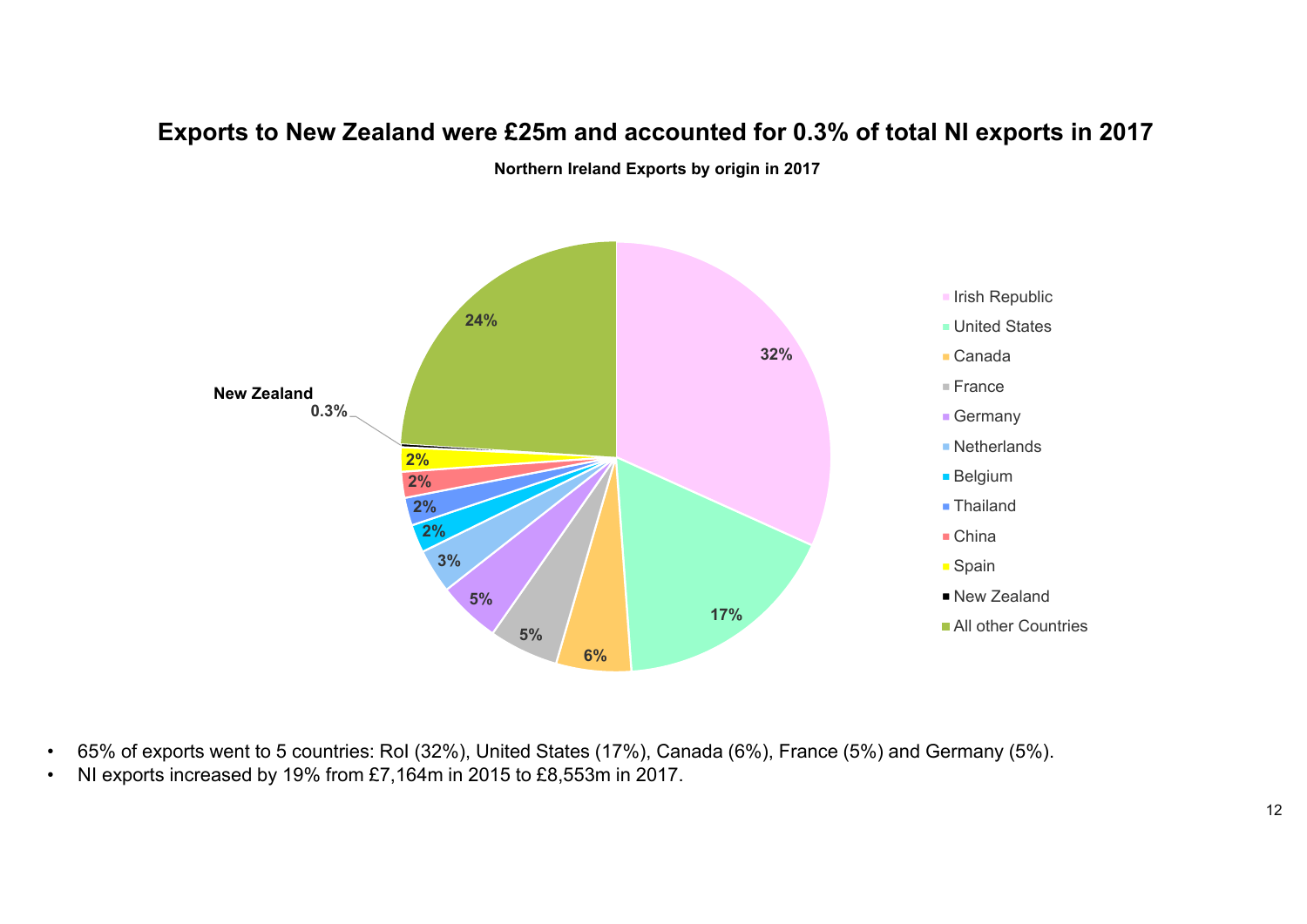#### **The share of total UK exports to New Zealand increased from 0.2% in 2015 to 0.3% in 2017**

|              |                                       | 2015                                  |                                 |                                       | 2016                                  |                       |                                       | 2017                         |                       |
|--------------|---------------------------------------|---------------------------------------|---------------------------------|---------------------------------------|---------------------------------------|-----------------------|---------------------------------------|------------------------------|-----------------------|
|              | <b>Total Exports</b><br>$(\text{Em})$ | <b>Exports to NZ</b><br>$(\text{Em})$ | $\%$ of Exports to<br><b>NZ</b> | <b>Total Exports</b><br>$(\text{Em})$ | <b>Exports to NZ</b><br>$(\text{Em})$ | % of Exports<br>to NZ | <b>Total Exports</b><br>$(\text{Em})$ | <b>Exports to NZ</b><br>(Em) | % of Exports<br>to NZ |
| ΝI           | £7,164                                | £18                                   | 0.2%                            | £7,825                                | £22                                   | 0.3%                  | £8,553                                | £25                          | 0.3%                  |
| England      | £207,334                              | £430                                  | 0.2%                            | £219,376                              | £540                                  | 0.2%                  | £244,840                              | £657                         | 0.3%                  |
| Scotland     | £23,862                               | £24                                   | 0.1%                            | £24,184                               | £31                                   | 0.1%                  | £28,839                               | £50                          | 0.2%                  |
| Wales        | £13,253                               | £14                                   | 0.1%                            | £14,629                               | £17                                   | 0.1%                  | £16,429                               | £18                          | 0.1%                  |
| Unknown      | £23,799                               | £65                                   | 0.3%                            | £24,983                               | £91                                   | 0.4%                  | £31,122                               | £115                         | 0.4%                  |
| <b>Total</b> | £275,412                              | £551                                  | 0.2%                            | £290,998                              | £700                                  | 0.2%                  | £329,782                              | £866                         | 0.3%                  |

**UK Export of Goods to New Zealand**

- • NI's exports to New Zealand increased by 25% from 2015 to 2016 and then increased by 14% from 2016 to 2017. The change between 2015-2017 was an increase of 42%.
- •The New Zealand share of total NI exports rose from 0.2% in 2015 to 0.3% in 2017.
- • UK exports to New Zealand grew by 27% between 2015 and 2016 and then increased by 24% between 2016 and 2017. The change between 2015-2017 was an increase of 57%.
- •The share of total UK exports increased slightly from 0.2% in 2015/2016 to 0.3% in 2017.
- •In 2017 exports to New Zealand were more important to NI (0.3%) and England (0.3%) compared to Scotland (0.2%) and Wales (0.1%).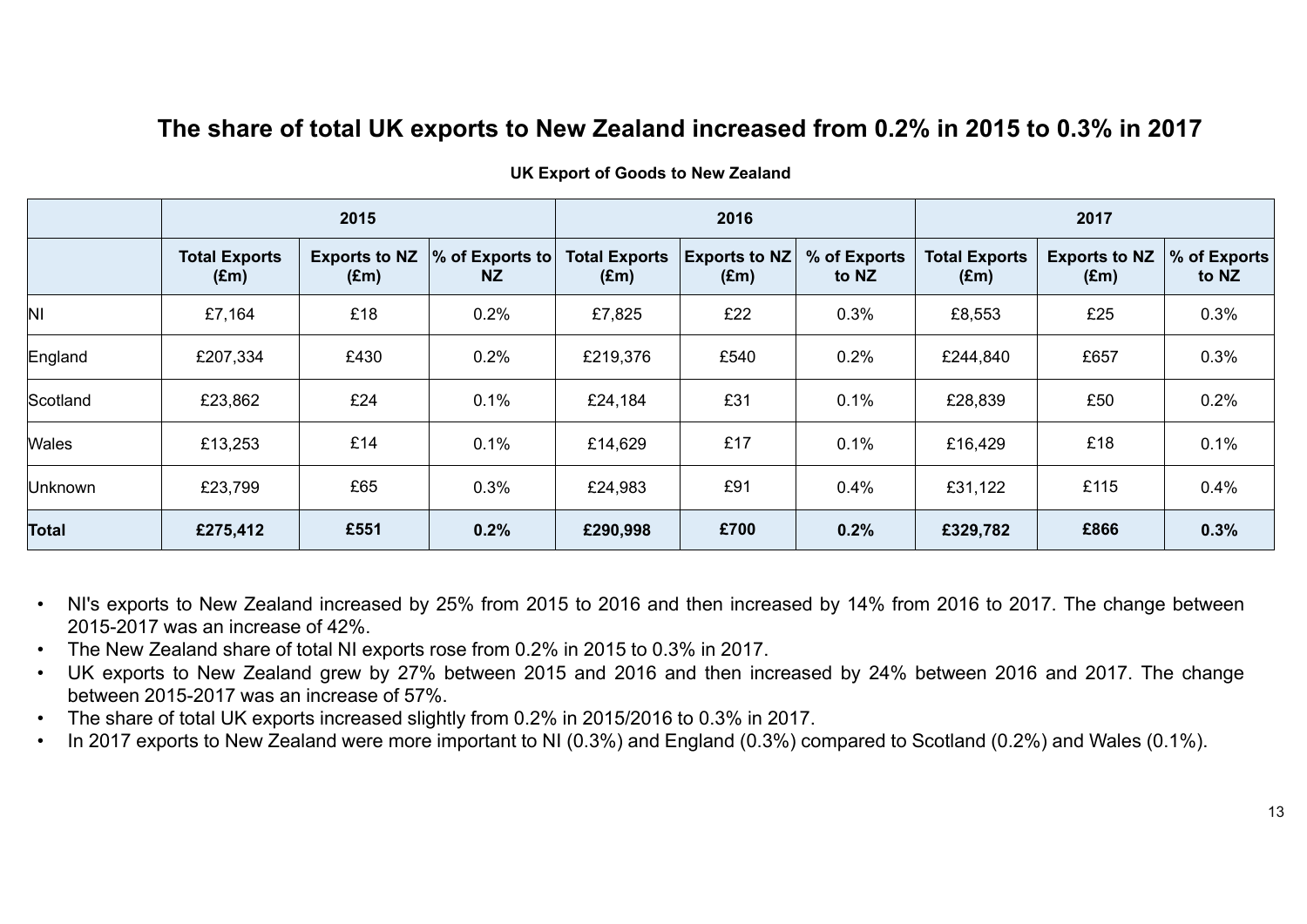#### **The share of UK RoW exports to New Zealand increased from 0.4% in 2015 to 0.5% in 2017**

|              |                                       | 2015                                  |                                 |                                       | 2016 |                                                       | 2017     |               |                                               |  |  |
|--------------|---------------------------------------|---------------------------------------|---------------------------------|---------------------------------------|------|-------------------------------------------------------|----------|---------------|-----------------------------------------------|--|--|
|              | <b>Total Exports</b><br>$(\text{Em})$ | <b>Exports to NZ</b><br>$(\text{Em})$ | $\%$ of Exports to<br><b>NZ</b> | <b>Total Exports</b><br>$(\text{Em})$ | (Em) | Exports to NZ $\%$ of Exports to Total Exports<br>NZ. | (Em)     | $(\text{Em})$ | Exports to NZ $\%$ of Exports to<br><b>NZ</b> |  |  |
| ΝI           | £3,265                                | £18                                   | 0.5%                            | £3,645                                | £22  | 0.6%                                                  | £3,741   | £25           | 0.7%                                          |  |  |
| England      | £109,377                              | £430                                  | 0.4%                            | £112,668                              | £540 | 0.5%                                                  | £124,532 | £657          | 0.5%                                          |  |  |
| Scotland     | £11,376                               | £24                                   | 0.2%                            | £12,820                               | £31  | 0.2%                                                  | £14,727  | £50           | 0.3%                                          |  |  |
| Wales        | £5,256                                | £14                                   | 0.3%                            | £5,777                                | £17  | 0.3%                                                  | £6,520   | £18           | 0.3%                                          |  |  |
| Unknown      | £12,738                               | £65                                   | 0.5%                            | £12,995                               | £91  | 0.7%                                                  | £16,797  | £115          | 0.7%                                          |  |  |
| <b>Total</b> | 0.4%<br>£142,012<br>£551              |                                       |                                 | £147,905                              | £700 | 0.5%                                                  | £166,317 | £866          | 0.5%                                          |  |  |

#### **UK RoW Export of Goods to New Zealand**

- • NI's exports to New Zealand increased by 25% from 2015 to 2016 and then increased by 14% from 2016 to 2017. The change between 2015-2017 was an increase of 42%.
- •The share of total NI exports to New Zealand increased from 0.5% in 2015 to 0.6% in 2016 and then to 0.7% in 2017.
- • UK exports to New Zealand grew by 27% between 2015 and 2016 and then increased by 24% between 2016 and 2017. The change between 2015-2017 was an increase of 57%.
- •The share of total UK exports increased from 0.4% in 2015 to 0.5% in 2017.
- • NI had the highest percentage of RoW exports to New Zealand in 2017 (0.7%) compared to England (0.5%), Scotland (0.3%) and Wales (0.3%).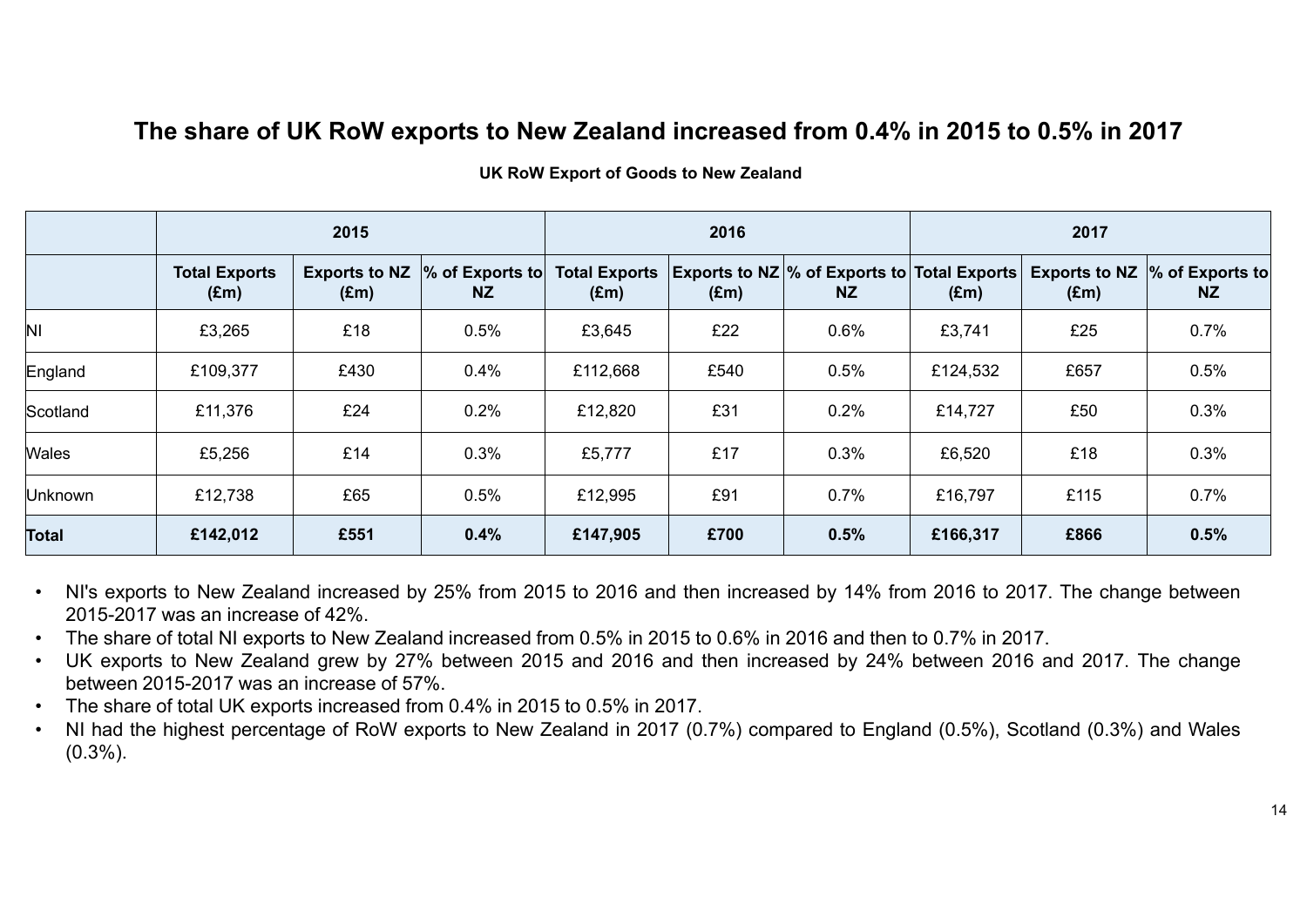# New Zealand Import Analysis by Sector (SITC1)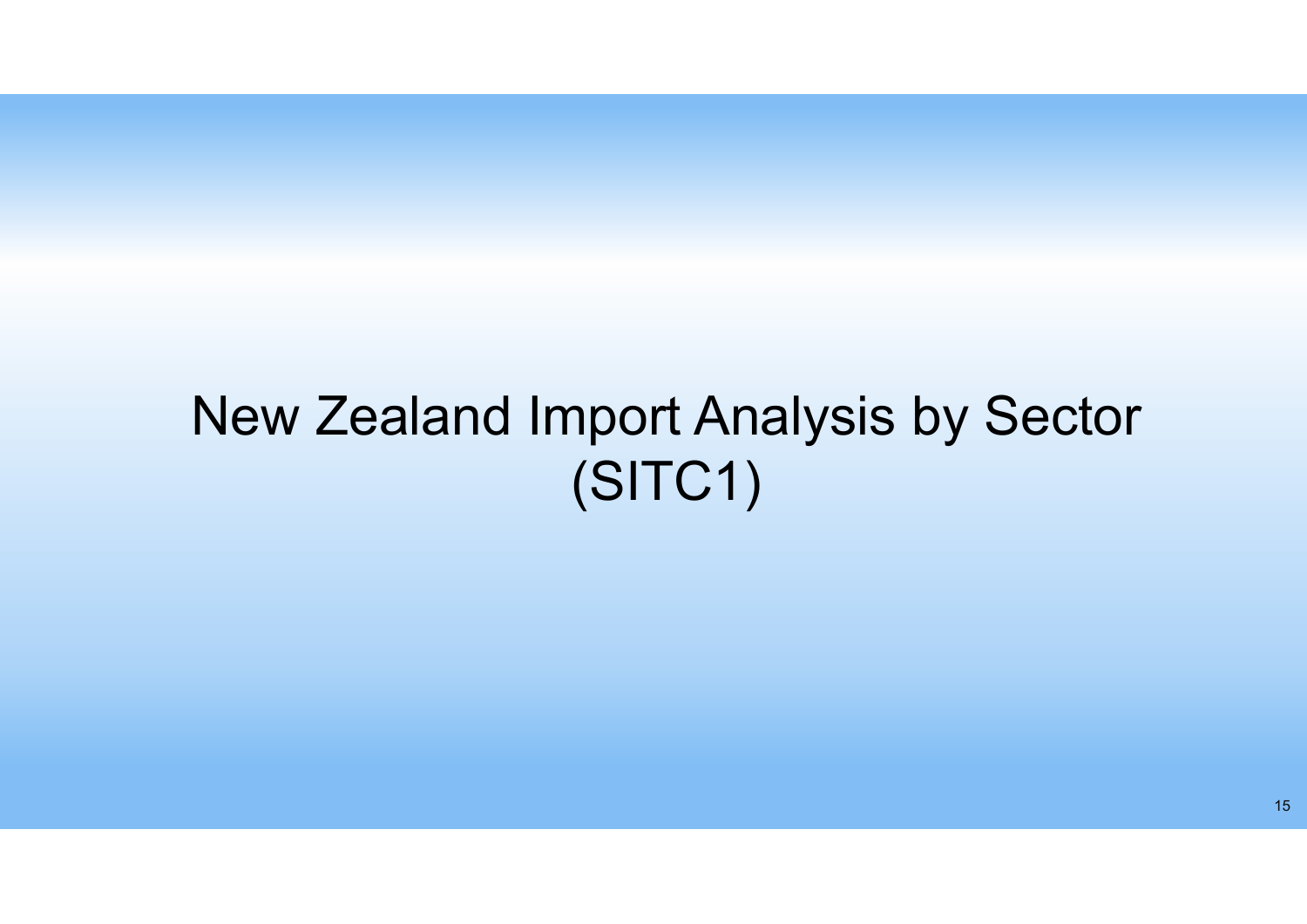#### **Food & live animals and beverages & tobacco sectors accounted for 78% of imports in 2017**

| <b>SITC1 Code</b>                                      | $2015$ (£m) | %     | $2016$ (£m) | $\%$  | $2017$ (£m) | %     |
|--------------------------------------------------------|-------------|-------|-------------|-------|-------------|-------|
| Food & live animals                                    | £6.5        | 52.1% | £4.7        | 41.7% | £5.5        | 44.4% |
| Beverages & tobacco                                    | £3.4        | 27.5% | £4.0        | 35.1% | £4.2        | 34.0% |
| Crude materials, inedible, except fuels                | £0.5        | 3.6%  | £0.3        | 2.7%  | £0.9        | 7.4%  |
| Mineral fuels, lubricants & related materials          | £0.0        | 0.0%  | £0.0        | 0.0%  | £0.0        | 0.0%  |
| Animal & vegetable oils, fats & waxes                  | £0.0        | 0.0%  | £0.0        | 0.1%  | £0.0        | 0.0%  |
| Chemicals & related products, nes                      | £0.2        | 1.9%  | £0.3        | 2.6%  | £0.1        | 0.8%  |
| Manufactured goods classified chiefly by material      | £0.2        | 1.4%  | £0.1        | 1.3%  | £0.1        | 0.7%  |
| Machinery & transport equipment                        | £0.6        | 5.1%  | £0.6        | 5.5%  | £0.6        | 5.1%  |
| Miscellaneous manufactured articles                    | £1.1        | 8.5%  | £1.2        | 11.0% | £0.9        | 7.6%  |
| Commodities/transactions not class'd elsewhere in SITC | £0.0        | 0.0%  | £0.0        | 0.0%  | £0.0        | 0.0%  |
| <b>Total</b>                                           | £12.6       | 100%  | £11.3       | 100%  | £12.3       | 100%  |

**Total NI Import of Goods from New Zealand by SITC1 Sector 2015-2017**

•There was growth in the beverages & tobacco (+£0.7m) and crude materials sectors (+£0.5m) from 2015-2017.

• Sectors which experienced a decline in imports from 2015-2017 were food & live animals (-£1.1m), chemicals & related products (-£0.1m), manufactured goods (-£0.1m) and miscellaneous manufactured articles (-£0.1m).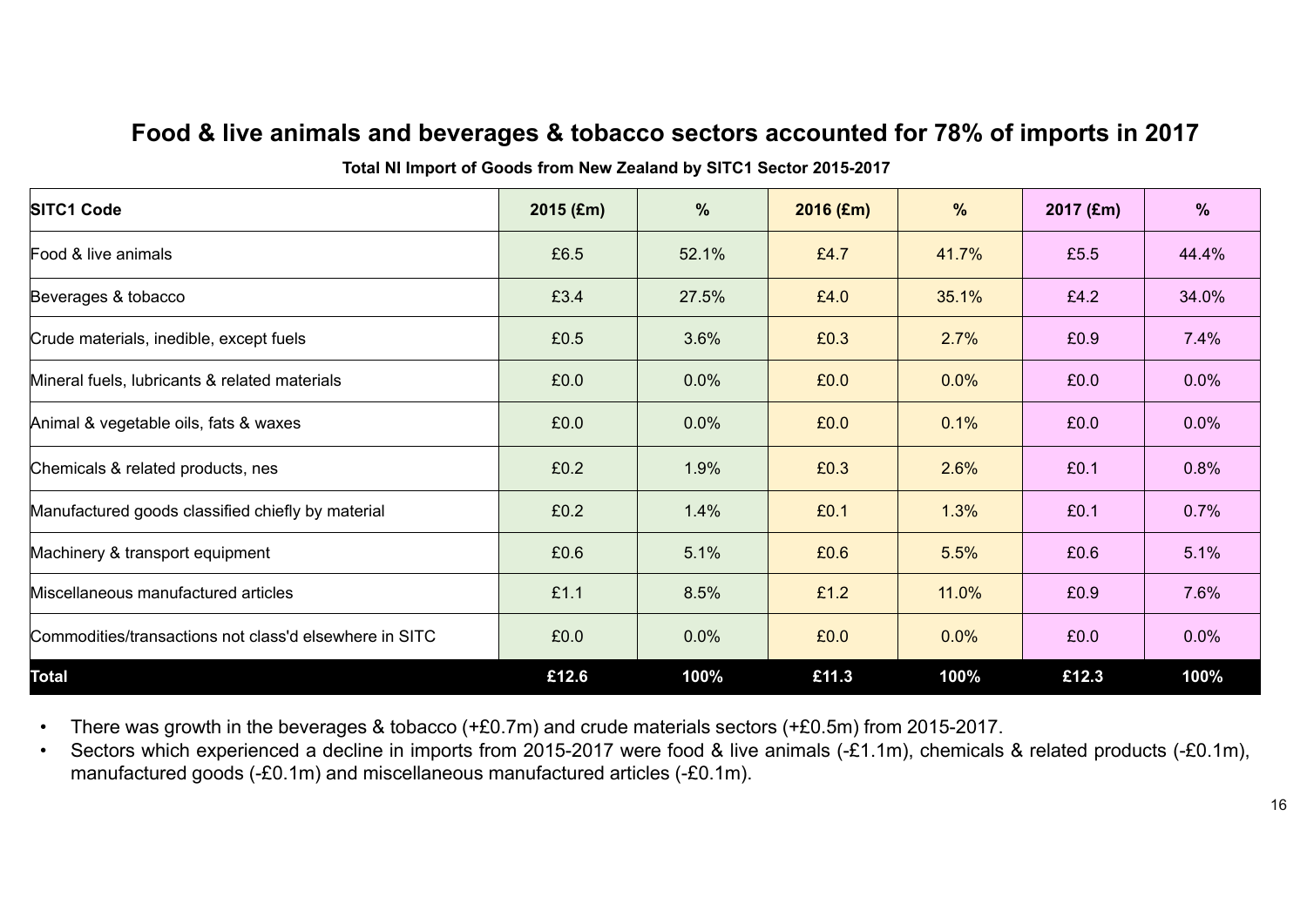### **Food & live animals accounted for 44% of NI imports in 2017**

#### **Total UK Import of Goods from New Zealand by SITC1 Sector in 2017**



- Key sectors for imports across all UK regions were beverages & tobacco and food & live animals.
- Top 3 importing sectors for NI were: food & live animals (44%), beverages & tobacco (34%) and miscellaneous manufactured articles (8%).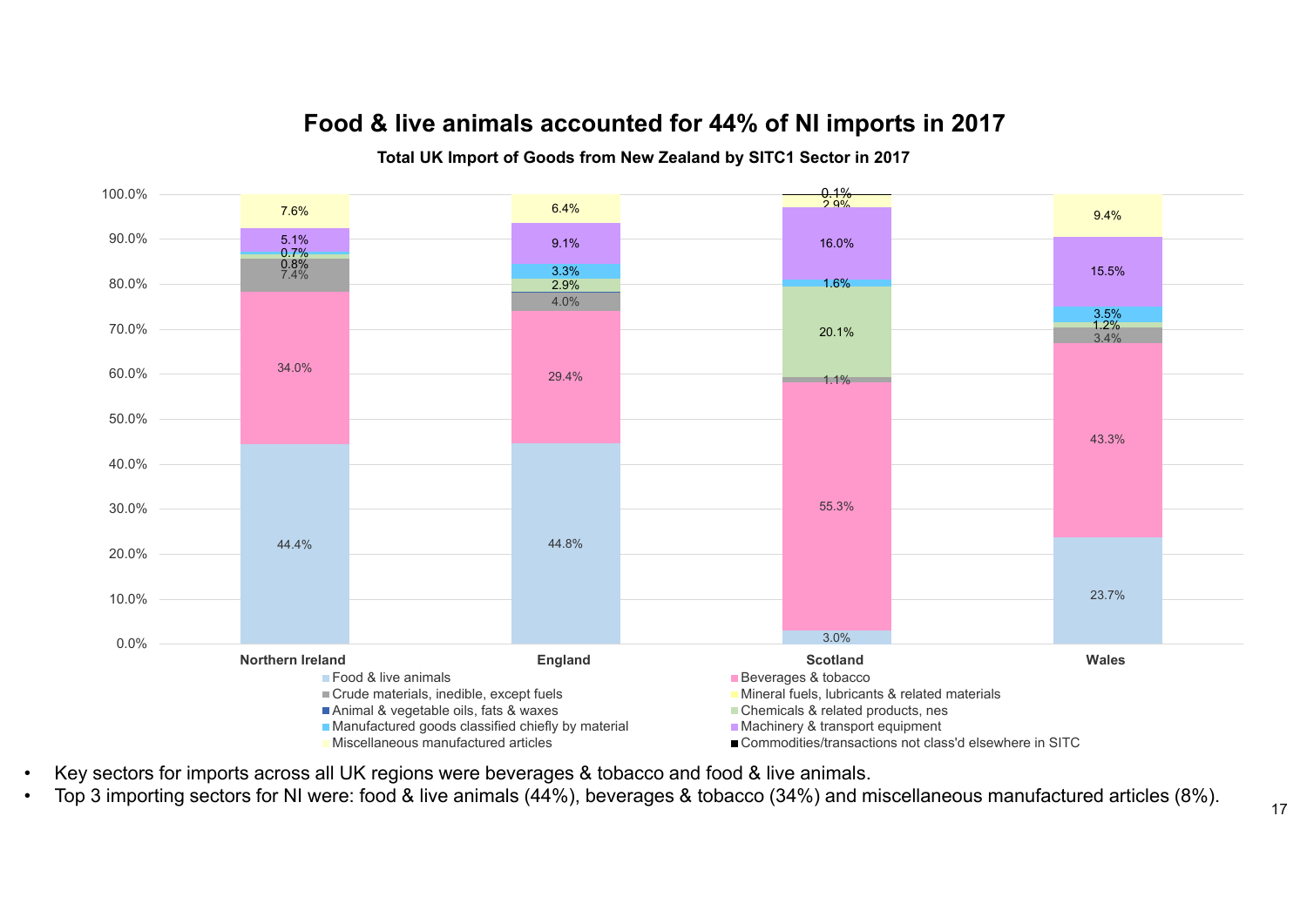# New Zealand Export Analysis by Sector (SITC1)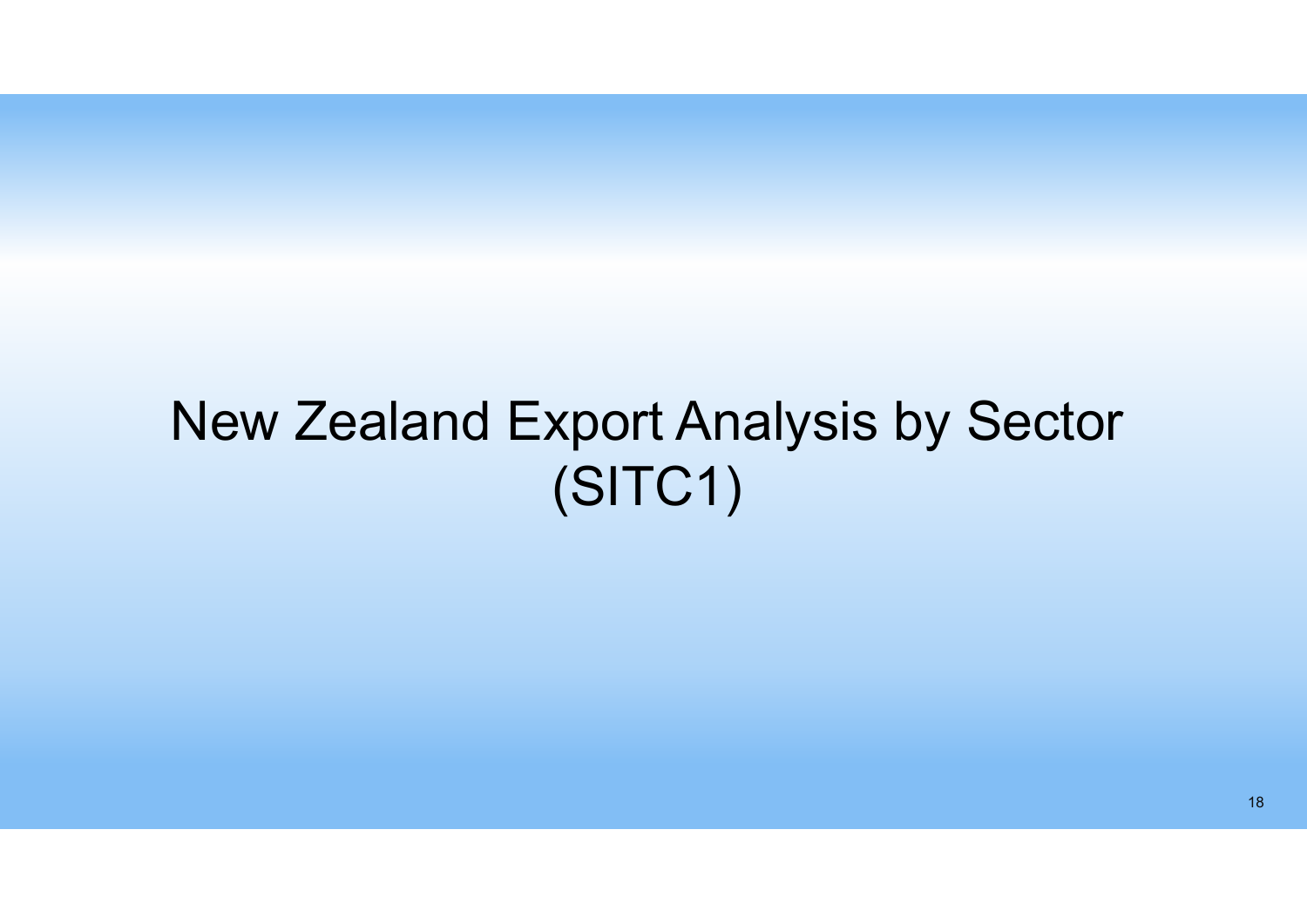#### **Machinery & transport equipment and chemicals & related products accounted for 84% of NI exports in 2017**

**Total NI Export of Goods to New Zealand by SITC1 Sector 2015-2017**

| <b>SITC1 Code</b>                                      | $2015$ (£m) | %     | $2016$ (£m) | $\%$    | 2017 (£m) | $\frac{9}{6}$ |
|--------------------------------------------------------|-------------|-------|-------------|---------|-----------|---------------|
| Food & live animals                                    | £0.1        | 0.7%  | £0.1        | 0.5%    | £0.1      | 0.2%          |
| Beverages & tobacco                                    | £0.3        | 1.5%  | £0.3        | 1.3%    | £0.3      | 1.3%          |
| Crude materials, inedible, except fuels                | £0.0        | 0.2%  | £0.0        | 0.2%    | £0.3      | 1.1%          |
| Mineral fuels, lubricants & related materials          | £0.0        | 0.0%  | £0.0        | 0.0%    | £0.1      | 0.3%          |
| Animal & vegetable oils, fats & waxes                  | £0.0        | 0.0%  | £0.0        | 0.0%    | £0.0      | 0.0%          |
| Chemicals & related products, nes                      | £5.3        | 30.4% | £7.5        | 34.5%   | £5.3      | 21.4%         |
| Manufactured goods classified chiefly by material      | £1.0        | 5.6%  | £0.8        | 3.7%    | £0.6      | 2.4%          |
| Machinery & transport equipment                        | £9.3        | 53.3% | £10.4       | 47.8%   | £15.5     | 62.2%         |
| Miscellaneous manufactured articles                    | £1.5        | 8.3%  | £2.6        | 12.0%   | £2.8      | 11.2%         |
| Commodities/transactions not class'd elsewhere in SITC | £0.0        | 0.0%  | £0.0        | $0.0\%$ | £0.0      | $0.0\%$       |
| <b>Total</b>                                           | £17.5       | 100%  | £21.8       | 100%    | £24.9     | 100%          |

• There was strong growth in the machinery & transport equipment (+£6.1m) and miscellaneous manufactured articles (+£1.3m) sectors from 2015-2017.

• The only sector to experience a decline in exports from 2015-2017 was manufactured goods (-£0.4m).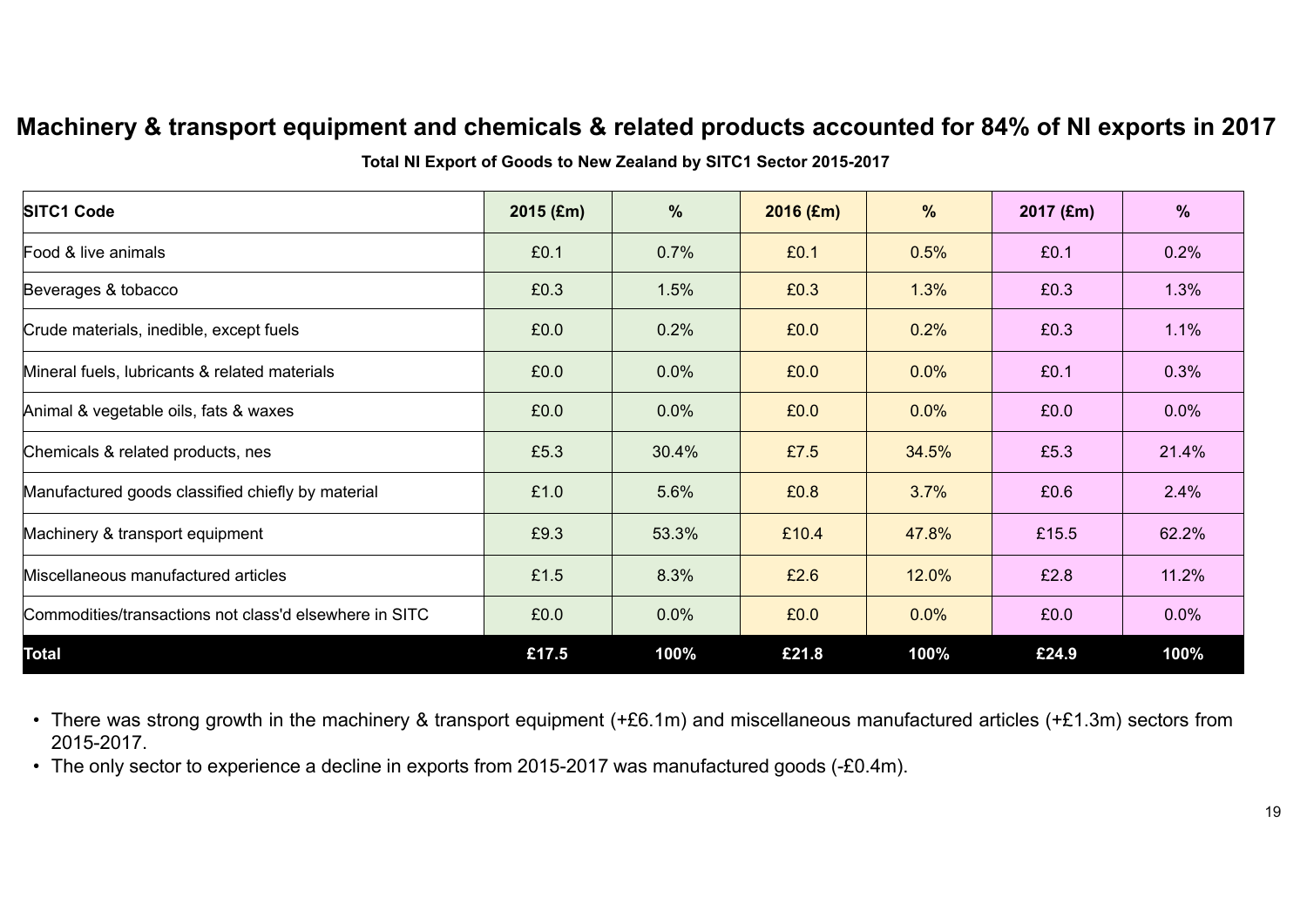

### **Machinery & transport equipment accounted for 62% of NI exports in 2017**

**Total UK Export of Goods to New Zealand by SITC1 sector in 2017**

• Key sectors across all regions were machinery & transport and chemicals & related products.

• Top 3 exporting sectors for NI were: machinery & transport (62%), chemicals & related products (21%) and miscellaneous manufactured articles (11%). 20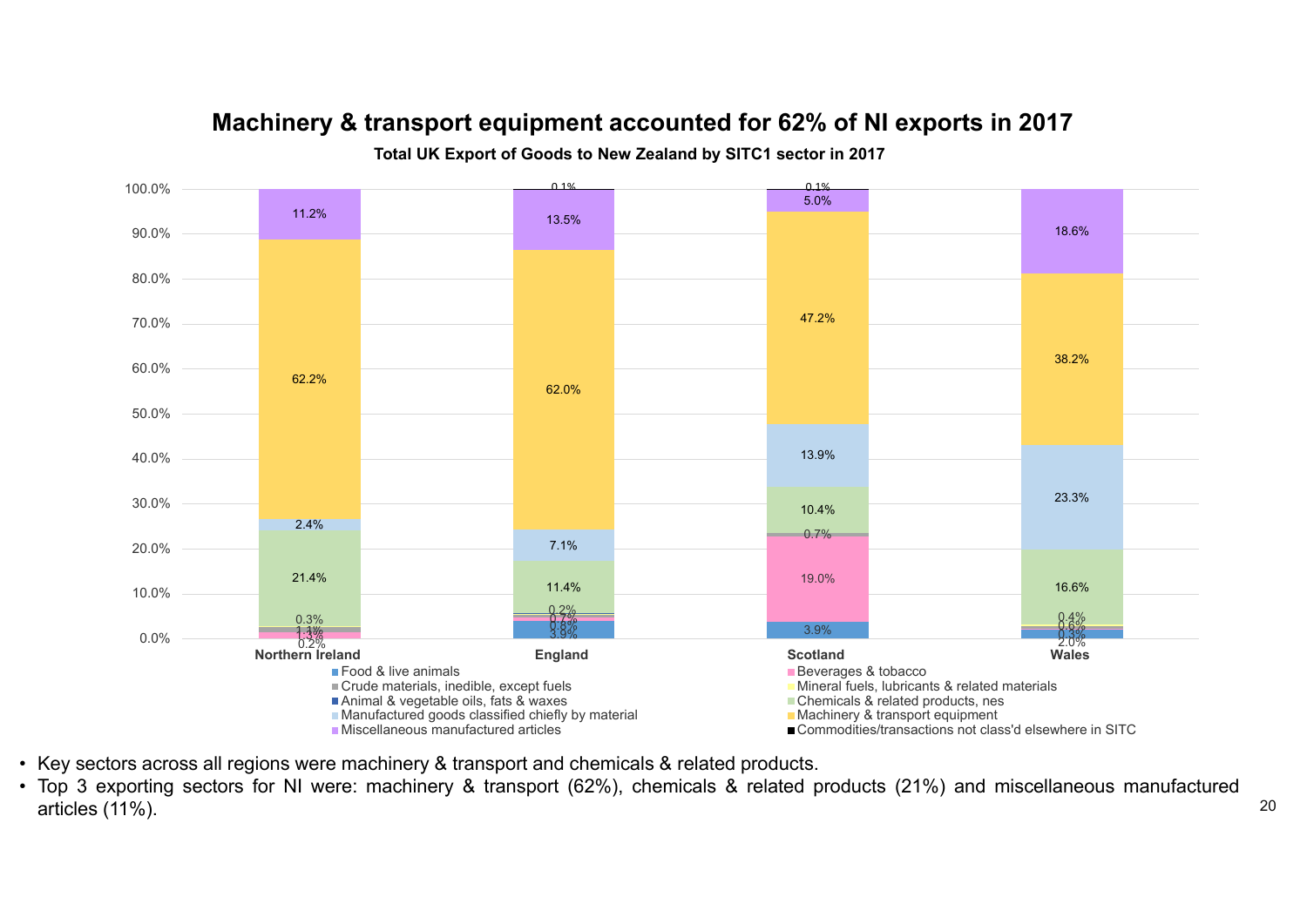## NI – New Zealand Import of Goods: Analysis by Sector (SITC2)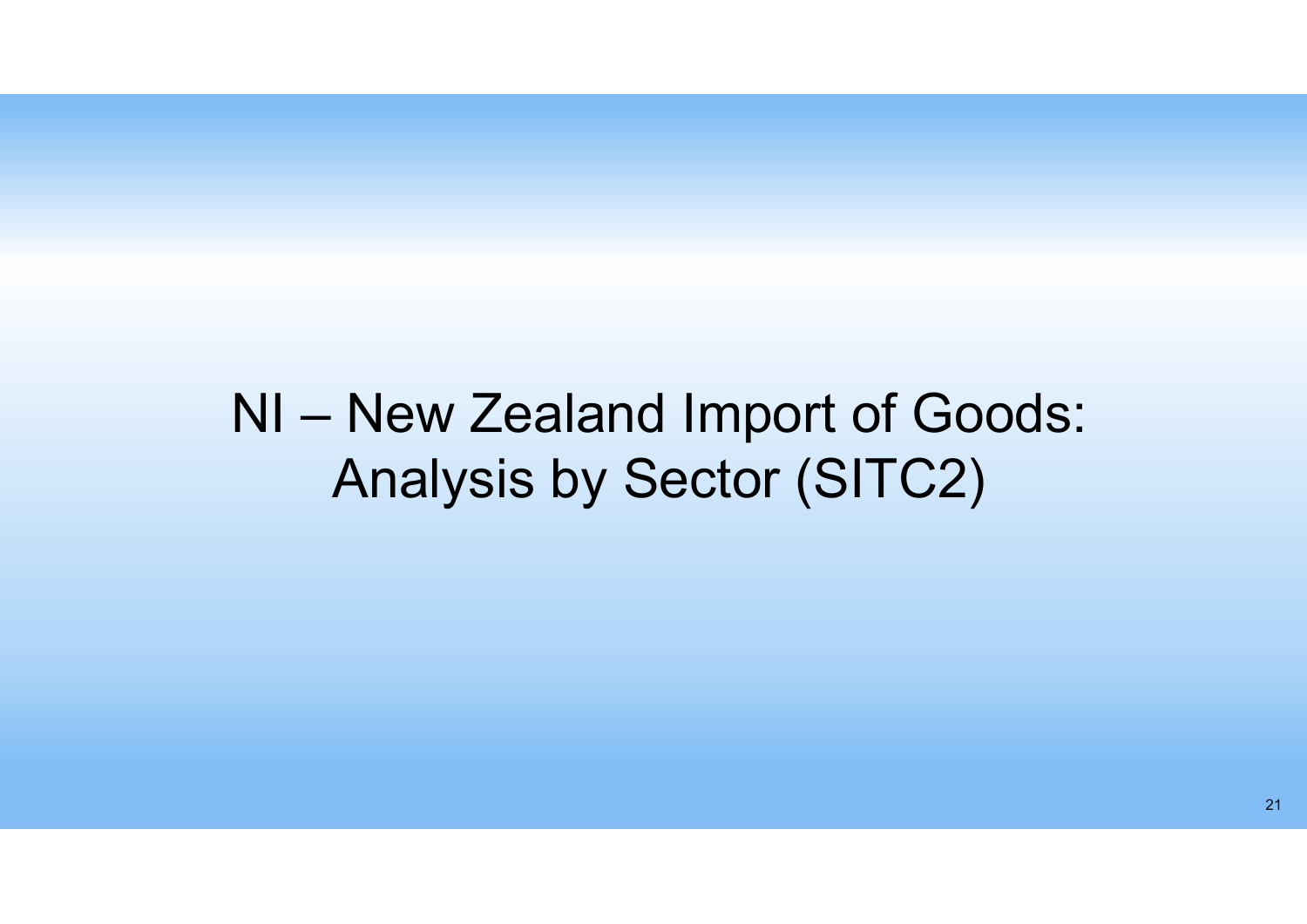#### **The meat & beverages sectors accounted for 65% of NI imports in 2015 and 55% in 2017**

**Top 10 NI Imports from New Zealand by sector – SITC2** 

#### **2015**





Crude animal & vegetable materials n.e.s.  $\blacksquare$  Machinery specialized for particular

n.e.s.

**Top 10 Imports: £12m Top 10 Imports: £12m** 

- Top 10 importing sectors (SITC2) accounted for 96% of New Zealand imports in 2015 and 97% in 2017.
- Top 3 sectors in 2015 were: meat & meat preparations (38%), beverages (27%) and dairy products & bird's eggs (10%).
- Top 3 sectors in 2017 were: beverages (34%), meat & meat preparations (21%) and dairy products & bird's eggs (16%).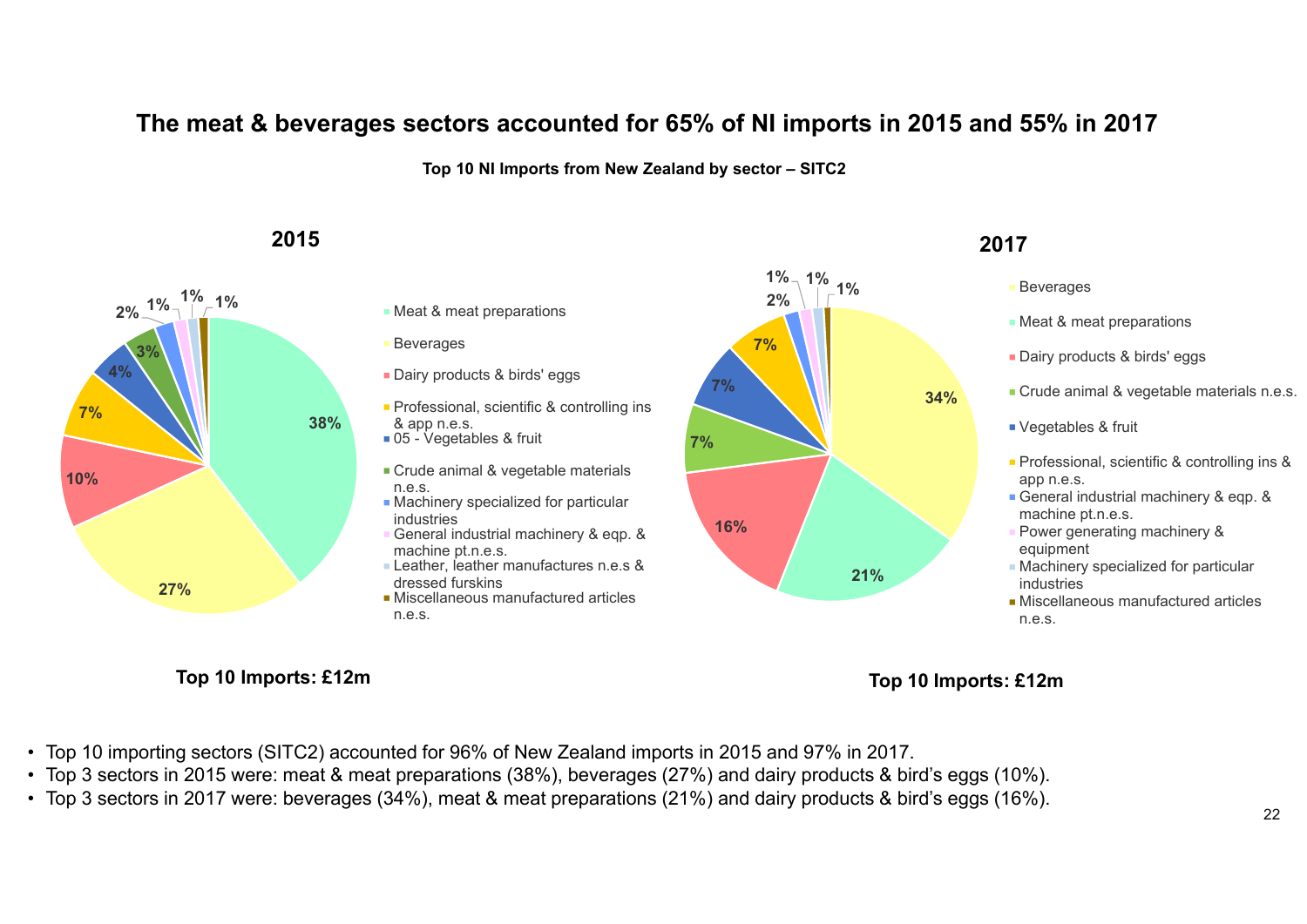## NI – New Zealand Export of Goods: Analysis by Sector (SITC2)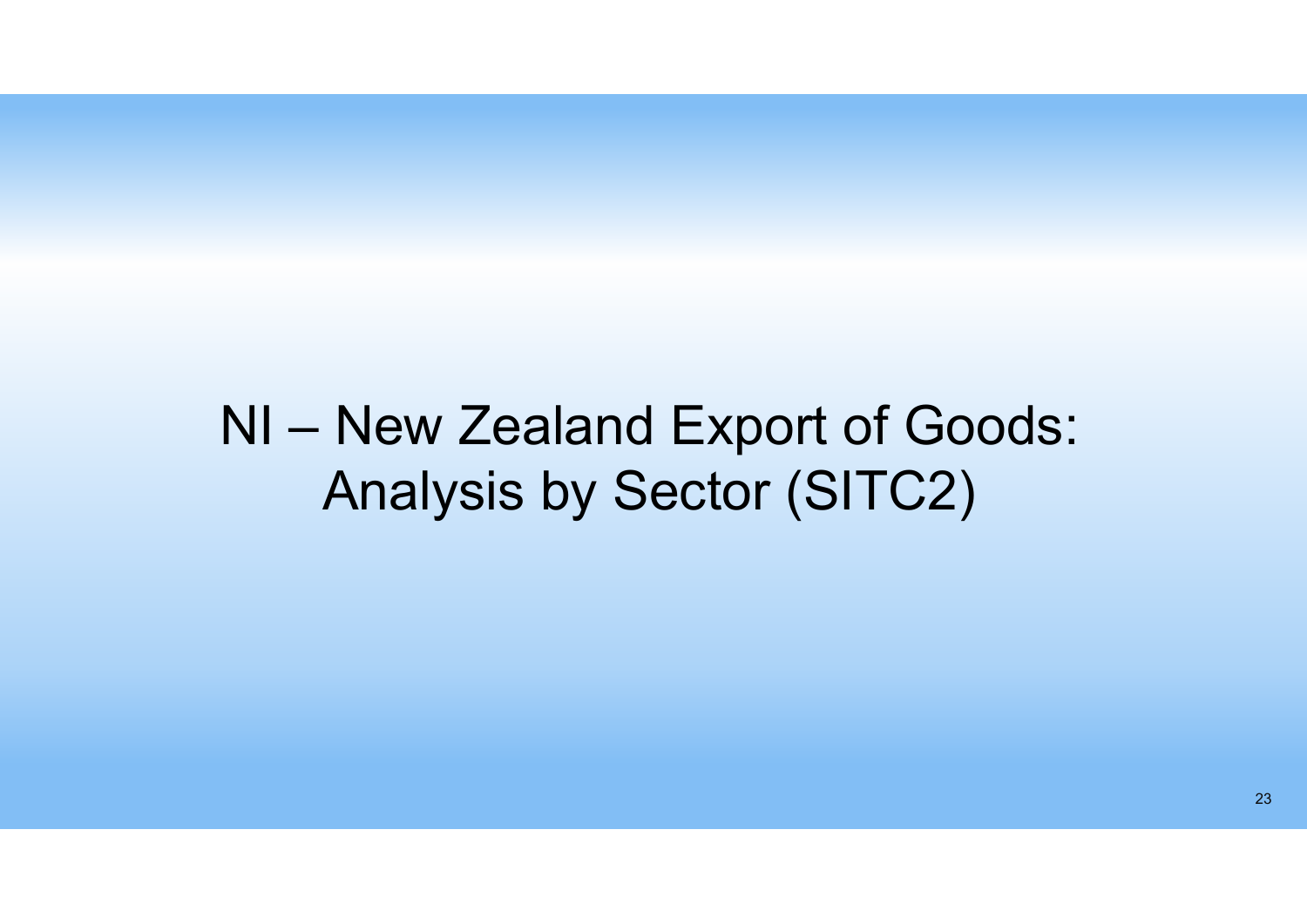### **Road vehicles and medicinal & pharmaceutical products sectors accounted for just over half of NI exports between 2015 and 2017**

**Top 10 NI Exports to New Zealand by sector – SITC2** 



**9%**

#### **Top 10 Exports: £16m Top 10 Exports: £23m**

- Top 10 exporting sectors (SITC2) accounted for 91% of exports in 2015 and 92% in 2017.
- Top 3 sectors in 2015 were: medicinal & pharmaceutical products (27%), road vehicles (25%) and specialised machinery (15%).
- Top 3 sectors in 2017 were: road vehicles (33%), medicinal & pharmaceutical products (18%) and specialised machinery (16%). 24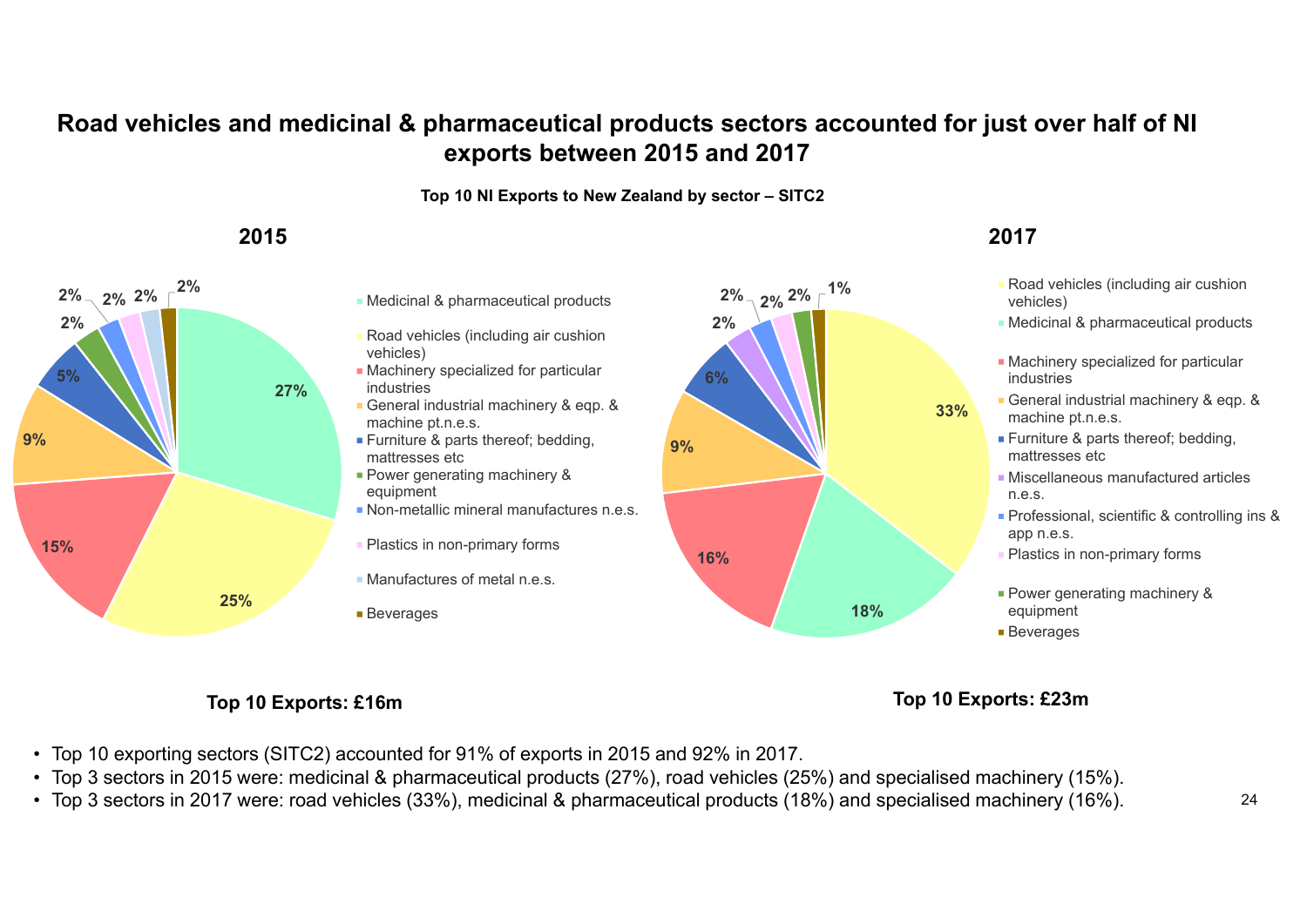### Annex

**Slides 26 - 29:** Further information on SITC1 NI – New Zealand Import and Export Analysis **Slides 30 - 33:** Further information on SITC2 NI – New Zealand Import and Export Analysis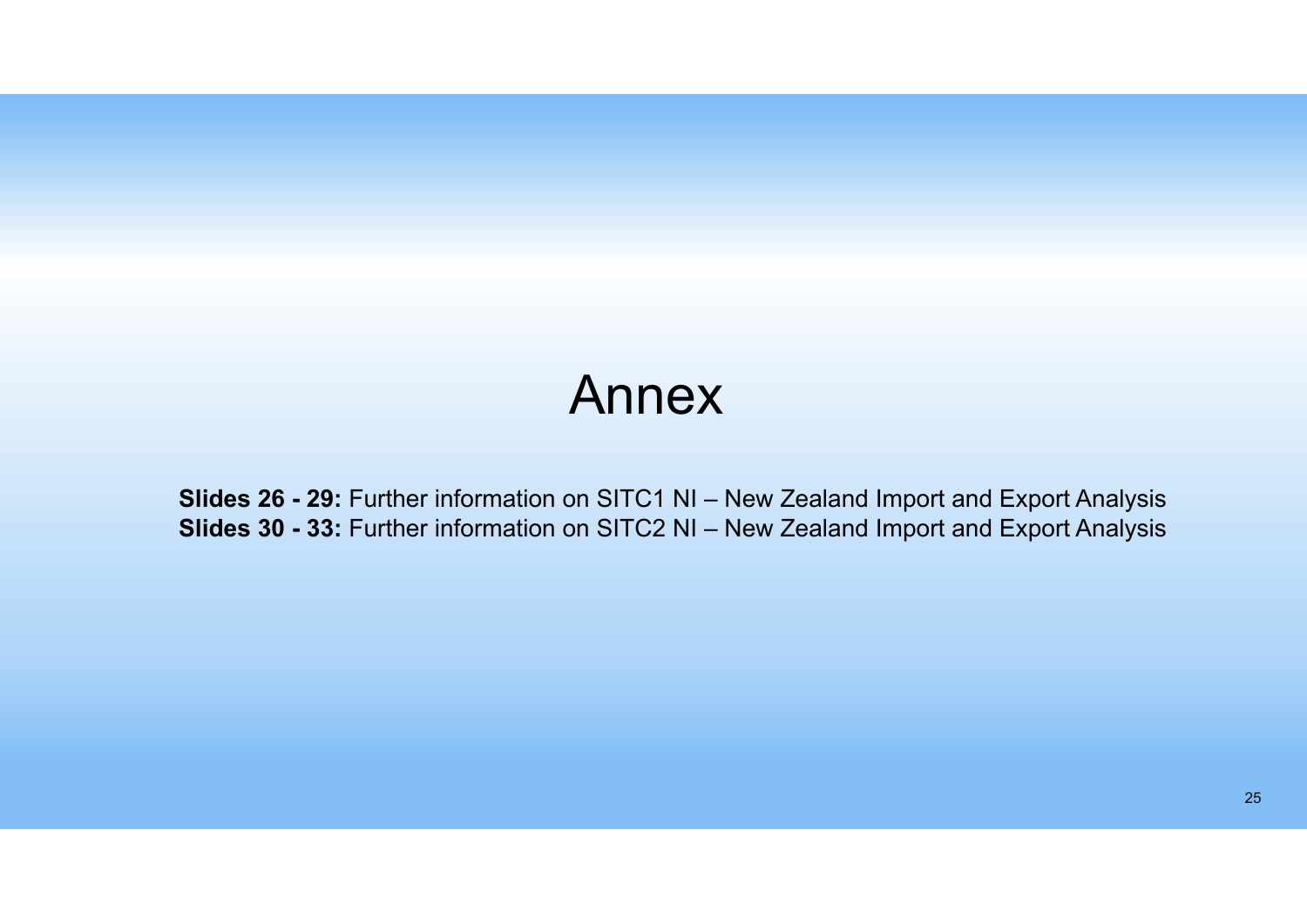#### **Food & live animals and beverages & tobacco sectors accounted for 78% of NI imports in 2017**



**Total NI Import of Goods from New Zealand by SITC1 Sector 2015-2017**

- There was growth in the beverages & tobacco (+£0.7m) and crude materials sectors (+£0.5m) from 2015-2017.
- Sectors which experienced a decline in imports from 2015-2017 were food & live animals (-£1.1m), chemicals & related products (-£0.1m), manufactured goods (-£0.1m) and miscellaneous manufactured articles (-£0.1m).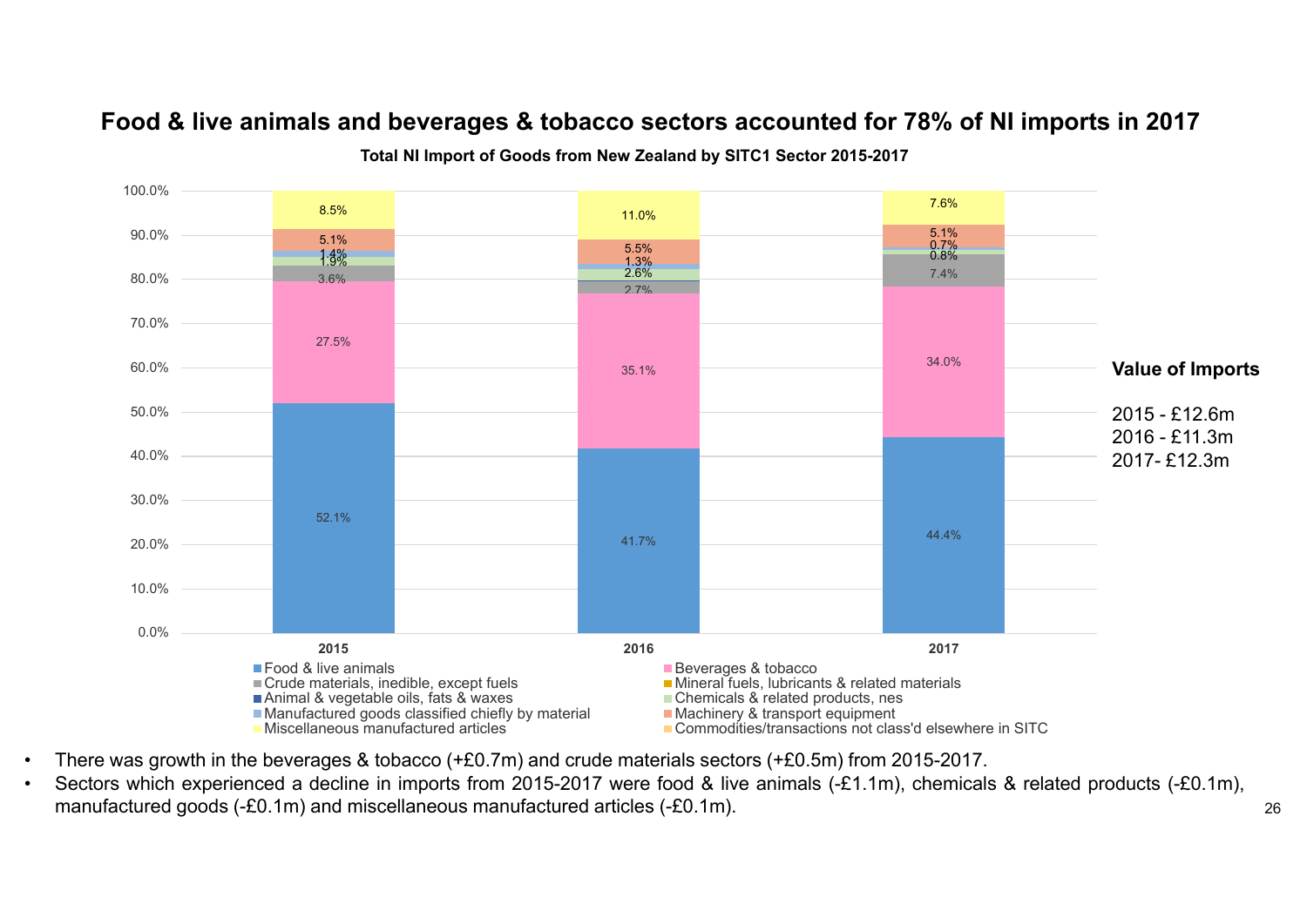### **NI import of goods from New Zealand fell by 2% from 2015 to 201 7**

#### **Total UK Import of Goods from New Zealand by sector - SITC1 2015-2017**

|                                                           |                     | <b>Northern Ireland</b> |             |        | <b>England</b> |        |                                                                                           | <b>Scotland</b> |       |       | <b>Wales</b> |       |
|-----------------------------------------------------------|---------------------|-------------------------|-------------|--------|----------------|--------|-------------------------------------------------------------------------------------------|-----------------|-------|-------|--------------|-------|
|                                                           | 2015 (£m) 2016 (£m) |                         | $2017$ (£m) |        |                |        | 2015 (£m) 2016 (£m) 2017 (£m) 2015 (£m) 2016 (£m) 2017 (£m) 2015 (£m) 2016 (£m) 2017 (£m) |                 |       |       |              |       |
| Food & live animals                                       | £6.5                | £4.7                    | £5.5        | £392.7 | £355.0         | £352.1 | £2.9                                                                                      | £1.6            | £1.0  | £5.6  | £7.1         | £2.5  |
| Beverages & tobacco                                       | £3.4                | £4.0                    | £4.2        | £184.1 | £207.6         | £230.9 | £12.6                                                                                     | £11.5           | £17.4 | £3.6  | £4.1         | £4.5  |
| Crude materials, inedible, except<br>fuels                | £0.5                | £0.3                    | £0.9        | £31.6  | £32.9          | £31.4  | £0.3                                                                                      | £0.3            | £0.3  | £0.0  | £0.4         | £0.4  |
| Mineral fuels, lubricants & related<br>materials          | £0.0                | £0.0                    | £0.0        | £0.3   | £0.2           | £0.0   | £0.0                                                                                      | £0.0            | £0.0  | £0.0  | £0.0         | £0.0  |
| Animal & vegetable oils, fats & waxes                     | £0.0                | £0.0                    | £0.0        | £2.3   | £2.0           | £2.2   | £0.0                                                                                      | £0.0            | £0.0  | £0.0  | £0.0         | £0.0  |
| Chemicals & related products, nes                         | £0.2                | £0.3                    | £0.1        | £22.8  | £21.9          | £22.5  | £2.0                                                                                      | £4.7            | £6.4  | £0.0  | £0.1         | £0.1  |
| Manufactured goods classified chiefly<br>by material      | £0.2                | £0.1                    | £0.1        | £34.8  | £25.1          | £25.8  | £1.7                                                                                      | £0.4            | £0.5  | £0.3  | £0.7         | £0.4  |
| Machinery & transport equipment                           | £0.6                | £0.6                    | £0.6        | £61.6  | £67.8          | £71.3  | £29.7                                                                                     | £4.1            | £5.0  | £1.3  | £1.2         | £1.6  |
| Miscellaneous manufactured articles                       | £1.1                | £1.2                    | £0.9        | £43.2  | £36.9          | £50.3  | £1.0                                                                                      | £0.8            | £0.9  | £1.1  | £1.0         | £1.0  |
| Commodities/transactions not class'd<br>elsewhere in SITC | £0.0                | £0.0                    | £0.0        | £0.0   | £0.4           | £0.1   | £0.0                                                                                      | £0.0            | £0.0  | £0.0  | £0.0         | £0.0  |
| <b>Total</b>                                              | £12.6               | £11.3                   | £12.3       | £773.5 | £749.7         | £786.5 | £50.1                                                                                     | £23.4           | £31.6 | £12.0 | £14.5        | £10.4 |

• From 2015-2017, NI (-2%), Scotland (-37%) and Wales (-13%) all experienced a decrease in the import of goods from New Zealand. Imports to England increased by 2% over this period.

• There was growth in the NI beverages & tobacco (+£0.7m) and crude materials sectors (+£0.5m) from 2015-2017.

• Sectors which experienced a fall in imports included food & live animals (-£1.1m), chemicals & related products (£-0.1m), manufactured goods (-£0.1m) and miscellaneous manufactured articles (-£0.1m).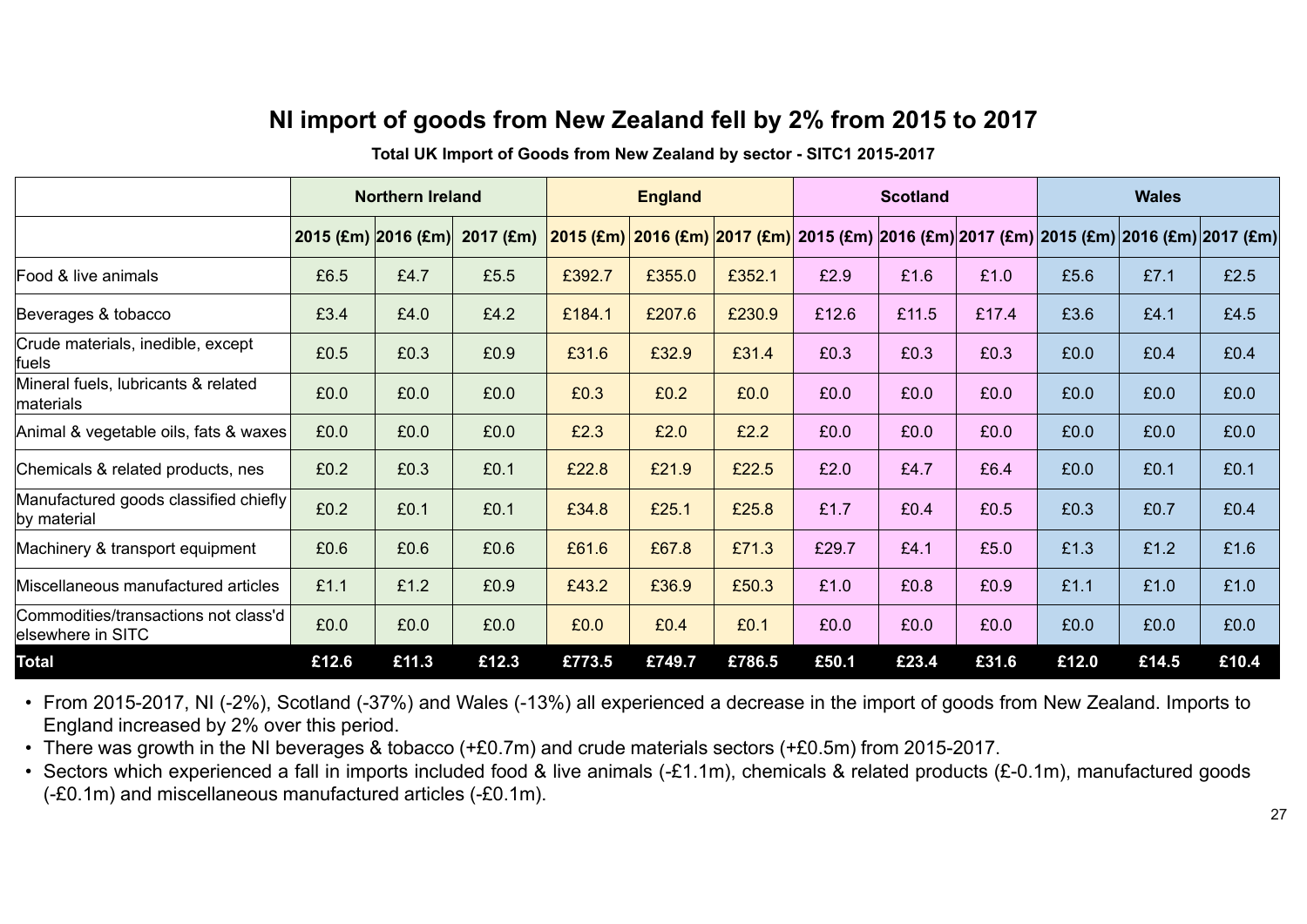### **Machinery & transport equipment and chemicals & related products accounted for 84% of NI exports in 2017**



**Total NI Export of Goods to New Zealand by SITC1 Sector 2015-2017**

- There was strong growth in the machinery & transport (+£6.1m) and miscellaneous manufactured articles (+£1.3m) sectors from 2015-2017.
- The only sector to experience a decline in exports from 2015-2017 was manufactured goods (-£0.4m).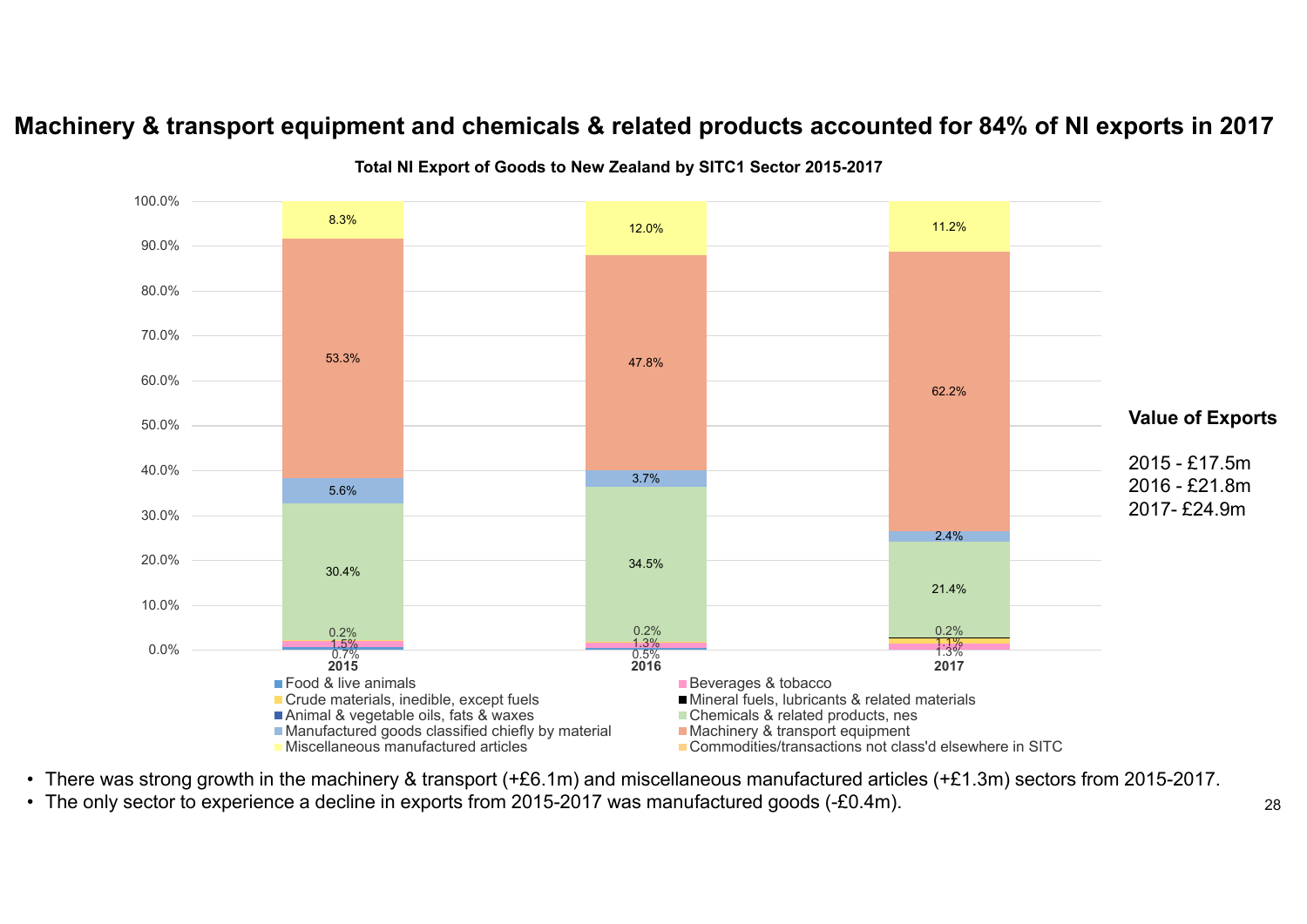#### **NI export of goods to New Zealand increased by 42% from 2015 to 2017**

#### **Total UK Export of Goods to New Zealand by sector - SITC1 2015-2017**

|                                                           |                     | <b>Northern Ireland</b> |             |        | <b>England</b> |        |       | <b>Scotland</b> |       |                                                                                                                  | <b>Wales</b> |       |  |
|-----------------------------------------------------------|---------------------|-------------------------|-------------|--------|----------------|--------|-------|-----------------|-------|------------------------------------------------------------------------------------------------------------------|--------------|-------|--|
|                                                           | 2015 (£m) 2016 (£m) |                         | $2017$ (£m) |        |                |        |       |                 |       | <mark> 2015 (£m)  </mark> 2016 (£m)  2017 (£m)  2015 (£m)  2016 (£m)  2017 (£m)  2015 (£m)  2016 (£m)  2017 (£m) |              |       |  |
| Food & live animals                                       | £0.1                | £0.1                    | £0.1        | £20.0  | £19.6          | £25.9  | £1.9  | £2.0            | £1.9  | £0.2                                                                                                             | £0.2         | £0.4  |  |
| Beverages & tobacco                                       | £0.3                | £0.3                    | £0.3        | £3.4   | £4.6           | £5.0   | £6.7  | £8.1            | £9.5  | £0.4                                                                                                             | £0.2         | £0.1  |  |
| Crude materials, inedible, except<br>fuels                | £0.0                | £0.0                    | £0.3        | £3.8   | £4.5           | £4.8   | £0.1  | £0.0            | £0.3  | £0.4                                                                                                             | £0.2         | £0.1  |  |
| Mineral fuels, lubricants & related<br>materials          | £0.0                | £0.0                    | £0.1        | £1.9   | £1.7           | £1.6   | £0.0  | £0.0            | £0.0  | £0.1                                                                                                             | £0.1         | £0.1  |  |
| Animal & vegetable oils, fats & waxes                     | £0.0                | £0.0                    | £0.0        | £0.3   | £0.7           | £1.1   | £0.0  | £0.0            | £0.0  | £0.0                                                                                                             | £0.0         | £0.0  |  |
| Chemicals & related products, nes                         | £5.3                | £7.5                    | £5.3        | £56.8  | £66.5          | £75.2  | £3.1  | £3.8            | £5.2  | £2.5                                                                                                             | £2.9         | £3.0  |  |
| Manufactured goods classified chiefly<br>by material      | £1.0                | £0.8                    | £0.6        | £41.9  | £41.5          | £46.6  | £2.9  | £4.1            | £6.9  | £3.0                                                                                                             | £3.4         | £4.2  |  |
| Machinery & transport equipment                           | £9.3                | £10.4                   | £15.5       | £232.9 | £326.7         | £407.8 | £6.9  | £10.7           | £23.6 | £4.4                                                                                                             | £6.1         | £6.8  |  |
| Miscellaneous manufactured articles                       | £1.5                | £2.6                    | £2.8        | £68.0  | £73.2          | £88.4  | £2.6  | £2.1            | £2.5  | £3.6                                                                                                             | £3.9         | £3.3  |  |
| Commodities/transactions not class'd<br>elsewhere in SITC | £0.0                | £0.0                    | £0.0        | £0.8   | £0.8           | £0.9   | £0.0  | £0.0            | £0.0  | £0.0                                                                                                             | £0.0         | £0.0  |  |
| Total                                                     | £17.5               | £21.8                   | £24.9       | £429.6 | £539.7         | £657.3 | £24.3 | £30.8           | £50.0 | £14.5                                                                                                            | £16.9        | £17.9 |  |

• NI (+42%), England (+53%), Scotland (+106%) and Wales (+24%) all experienced an increase in the export of goods to New Zealand from 2015 to 2017.

• There was strong growth in the NI machinery & transport sector as exports increased by £6.1m from 2015-2017.

• NI manufactured goods sector experienced a decrease in exports of £0.4m from 2015-2017.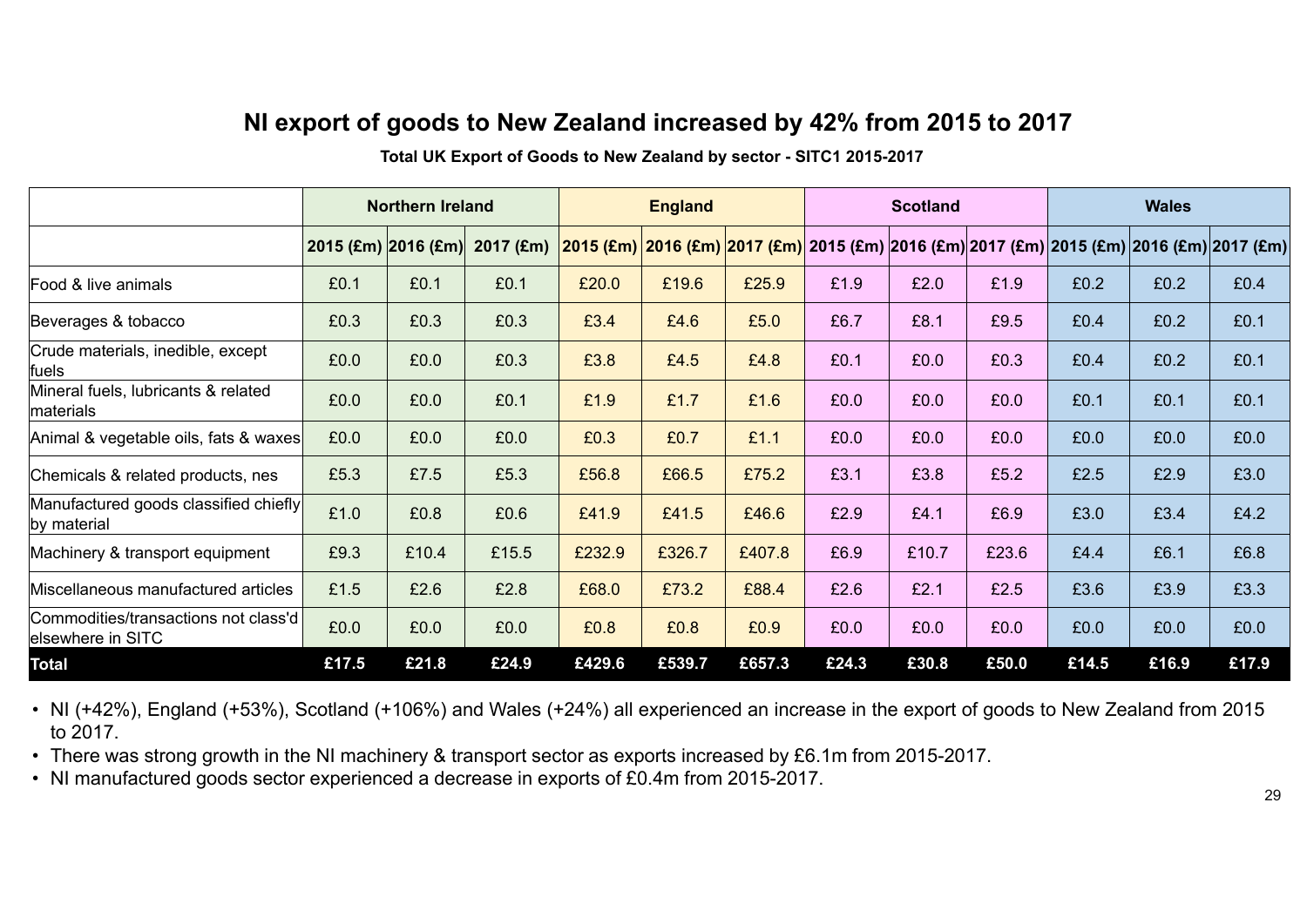#### **The meat & beverages sectors accounted for 65% of NI imports in 2015 and 55% in 2017**

**Top 10 SITC2 Sectors for NI Imports from New Zealand (2015-2017)** 

| 2015                                                       |       |       | 2016                                                       |      | 2017 |                                                            |       |               |  |
|------------------------------------------------------------|-------|-------|------------------------------------------------------------|------|------|------------------------------------------------------------|-------|---------------|--|
| <b>SITC2 Sub Sector</b>                                    | £m    | %     | <b>SITC2 Sub Sector</b>                                    | £m   | %    | <b>SITC2 Sub Sector</b>                                    | £m    | $\frac{9}{6}$ |  |
| Meat & meat preparations                                   | £4.8  | 38%   | Beverages                                                  | £4.0 | 35%  | Beverages                                                  | £4.2  | 34%           |  |
| <b>Beverages</b>                                           | £3.4  | 27%   | Meat & meat preparations                                   | £3.6 | 32%  | Meat & meat preparations                                   | £2.5  | 21%           |  |
| Dairy products & birds' eggs                               | £1.2  | 10%   | Professional, scientific & controlling ins &<br>app n.e.s. | £1.1 | 10%  | Dairy products & birds' eggs                               | £2.0  | 16%           |  |
| Professional, scientific & controlling ins &<br>app n.e.s. | £0.9  | 7%    | Vegetables & fruit                                         | £0.7 | 6%   | Crude animal & vegetable materials<br>n.e.s.               | £0.9  | 7%            |  |
| 05 - Vegetables & fruit                                    | £0.6  | 4%    | Dairy products & birds' eggs                               | £0.4 | 4%   | Vegetables & fruit                                         | £0.9  | 7%            |  |
| Crude animal & vegetable materials n.e.s.                  | £0.4  | 3%    | Crude animal & vegetable materials n.e.s.                  | £0.3 | 3%   | Professional, scientific & controlling ins &<br>app n.e.s. | £0.8  | 7%            |  |
| Machinery specialized for particular<br>industries         | £0.3  | 2%    | General industrial machinery & eqp. &<br>machine pt.n.e.s. | £0.3 | 2%   | General industrial machinery & eqp. &<br>machine pt.n.e.s. | £0.2  | 2%            |  |
| General industrial machinery & eqp. &<br>machine pt.n.e.s. | £0.2  | $1\%$ | Machinery specialized for particular<br>industries         | £0.2 | 2%   | Power generating machinery &<br>equipment                  | £0.2  | $1\%$         |  |
| Leather, leather manufactures n.e.s &<br>dressed furskins  | £0.1  | $1\%$ | Plastics in non-primary forms                              | £0.2 | 2%   | Machinery specialized for particular<br><i>industries</i>  | £0.2  | $1\%$         |  |
| Miscellaneous manufactured articles<br>n.e.s.              | £0.1  | 1%    | Miscellaneous manufactured articles<br>n.e.s.              | £0.1 | 1%   | Miscellaneous manufactured articles<br>n.e.s.              | £0.1  | 1%            |  |
|                                                            | £12.0 | 96%   |                                                            | £11  | 96%  |                                                            | £12.0 | 97%           |  |

• Top 10 importing sectors (SITC2) accounted for 96% of New Zealand imports in 2015/2016 and 97% in 2017.

• Top 3 sectors in 2015 were: meat & meat preparations (38%), beverages (27%) and dairy products & bird's eggs (10%).

• Top 3 sectors in 2016 were: beverages (35%), meat & meat preparations (32%) and professional, scientific (10%).

• Top 3 sectors in 2017 were: beverages (34%), meat & meat preparations (21%) and dairy products & bird's eggs (16%).  $\frac{30}{30}$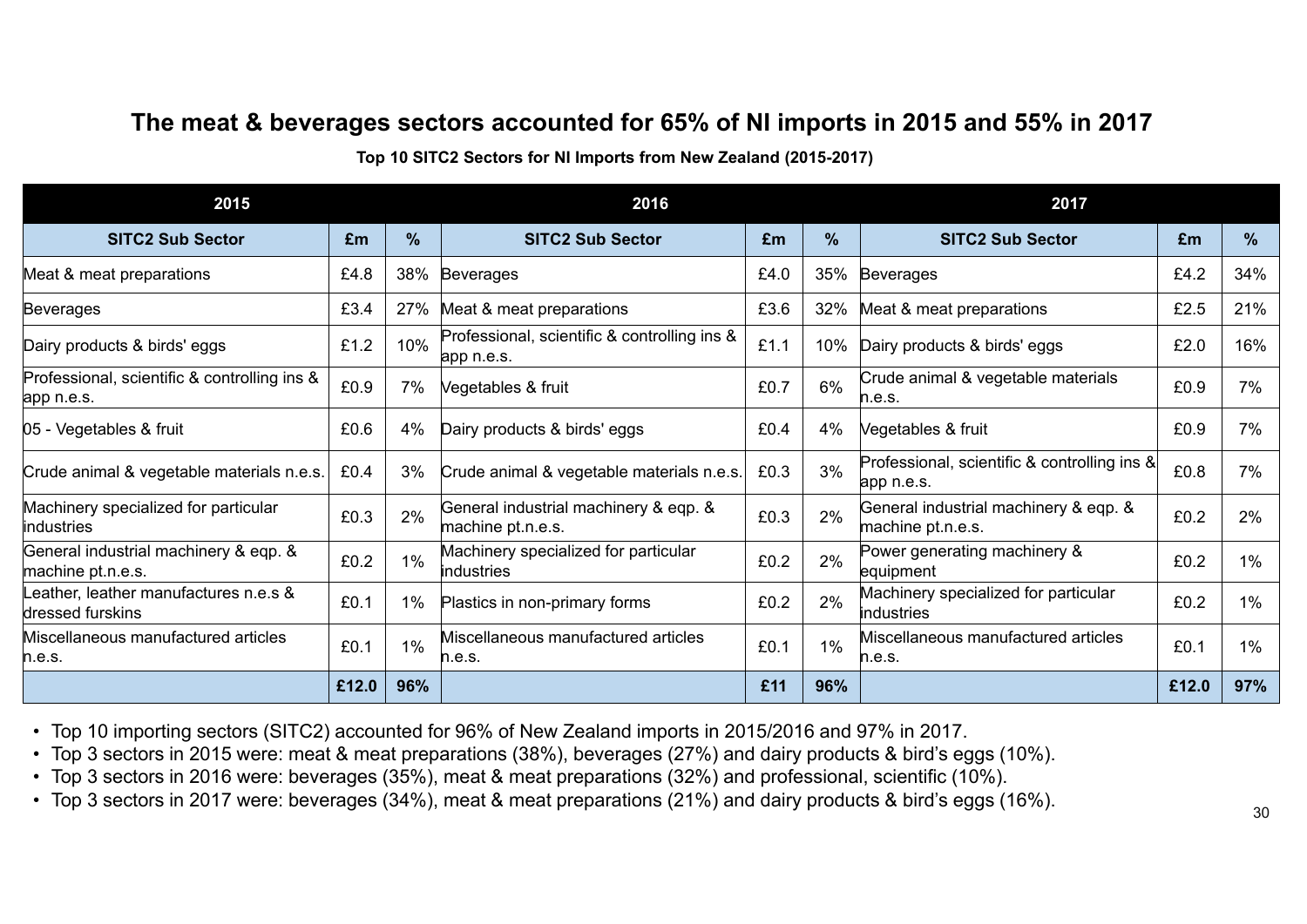### **Top 10 sectors for NI accounted for 97% of imports from New Zealand in 2017**

**Top 10 SITC2 Sectors for UK imports from New Zealand in 2017** 

| <b>Northern Ireland</b>                                    | 2017<br>%<br><b>England</b><br>$(\text{Em})$ |       |                                                            | 2017<br>$(\text{Em})$ | %<br><b>Scotland</b> |                                                            | 2017<br>$(\text{Em})$ | $\%$  | <b>Wales</b>                                                  | 2017<br>(Em) | $\frac{0}{0}$ |
|------------------------------------------------------------|----------------------------------------------|-------|------------------------------------------------------------|-----------------------|----------------------|------------------------------------------------------------|-----------------------|-------|---------------------------------------------------------------|--------------|---------------|
| <b>Beverages</b>                                           | £4.2                                         | 34%   | Meat & meat preparations                                   | £271.4                |                      | 35% Beverages                                              | £17.4                 | 55%   | <b>Beverages</b>                                              | £4.5         | 43%           |
| Meat & meat preparations                                   | £2.5                                         |       | 21% Beverages                                              | £230.9                | 29%                  | Medicinal & pharmaceutical<br>products                     | £6.0                  | 19%   | Meat & meat preparations                                      | £1.8         | 17%           |
| Dairy products & birds' eggs                               | £2.0                                         | 16%   | Vegetables & fruit                                         | £46.2                 | 6%                   | Power generating machinery &<br>equipment                  | £3.5                  | 11%   | Power generating machinery &<br>equipment                     | £0.8         | 8%            |
| Crude animal & vegetable<br>materials n.e.s.               | £0.9                                         | 7%    | Textile fibres not manufactured<br>& their waste etc       | £24.9                 | 3%                   | Vegetables & fruit                                         | £0.7                  | 2%    | Vegetables & fruit                                            | £0.6         | 6%            |
| Vegetables & fruit                                         | £0.9                                         | 7%    | Miscellaneous manufactured<br>articles n.e.s.              | £23.7                 | 3%                   | Machinery specialized for<br>particular industries         | £0.7                  | 2%    | Furniture & parts thereof;<br>bedding, mattresses etc         | £0.5         | 5%            |
| Professional, scientific &<br>controlling ins & app n.e.s. | £0.8                                         | 7%    | Sugar, sugar preparations &<br>honey                       | £22.7                 | 3%                   | General industrial machinery &<br>eqp. & machine pt.n.e.s. | £0.5                  | 2%    | Metalliferous ores & metal<br>scrap                           | £0.3         | 3%            |
| General industrial machinery &<br>eqp. & machine pt.n.e.s. | £0.2                                         | 2%    | Power generating machinery &<br>equipment                  | £21.4                 | 3%                   | Miscellaneous manufactured<br>articles n.e.s.              | £0.5                  | 1%    | General industrial machinery &<br>eqp. & machine pt.n.e.s.    | £0.2         | 2%            |
| Power generating machinery &<br>equipment                  | £0.2                                         | 1%    | Professional, scientific &<br>controlling ins & app n.e.s. | £18.7                 | 2%                   | Professional, scientific &<br>controlling ins & app n.e.s. | £0.3                  | 1%    | Professional, scientific &<br>controlling ins & app n.e.s.    | £0.2         | 2%            |
| Machinery specialized for<br>barticular industries         | £0.2                                         | $1\%$ | Non-ferrous metals                                         | £14.0                 | 2%                   | Crude animal & vegetable<br>materials n.e.s.               | £0.3                  | $1\%$ | Leather, leather manufactures<br>n.e.s & dressed furskins     | £0.2         | 2%            |
| Miscellaneous manufactured<br>articles n.e.s.              | £0.1                                         | 1%    | General industrial machinery &<br>eqp. & machine pt.n.e.s. | £13.6                 | 2%                   | Textile yarn, fabrics, made up<br>articles etc             | £0.3                  | $1\%$ | Ele machinery, app &<br>appliances & ele pt thereof<br>n.e.s. | £0.2         | 2%            |
| <b>Total Top 10 Sectors</b>                                | £12                                          | 97%   |                                                            | £687                  | 87%                  |                                                            | £30                   | 96%   |                                                               | £9           | 90%           |

• The top 10 sectors accounted for 97% of total NI imports, 96% for Scotland, 90% for Wales and 87% for England in 2017.

• 71% of NI imports were from 3 (SITC2) sectors – beverages (34%), meat & meat preparations (21%) and dairy products and birds eggs (16%).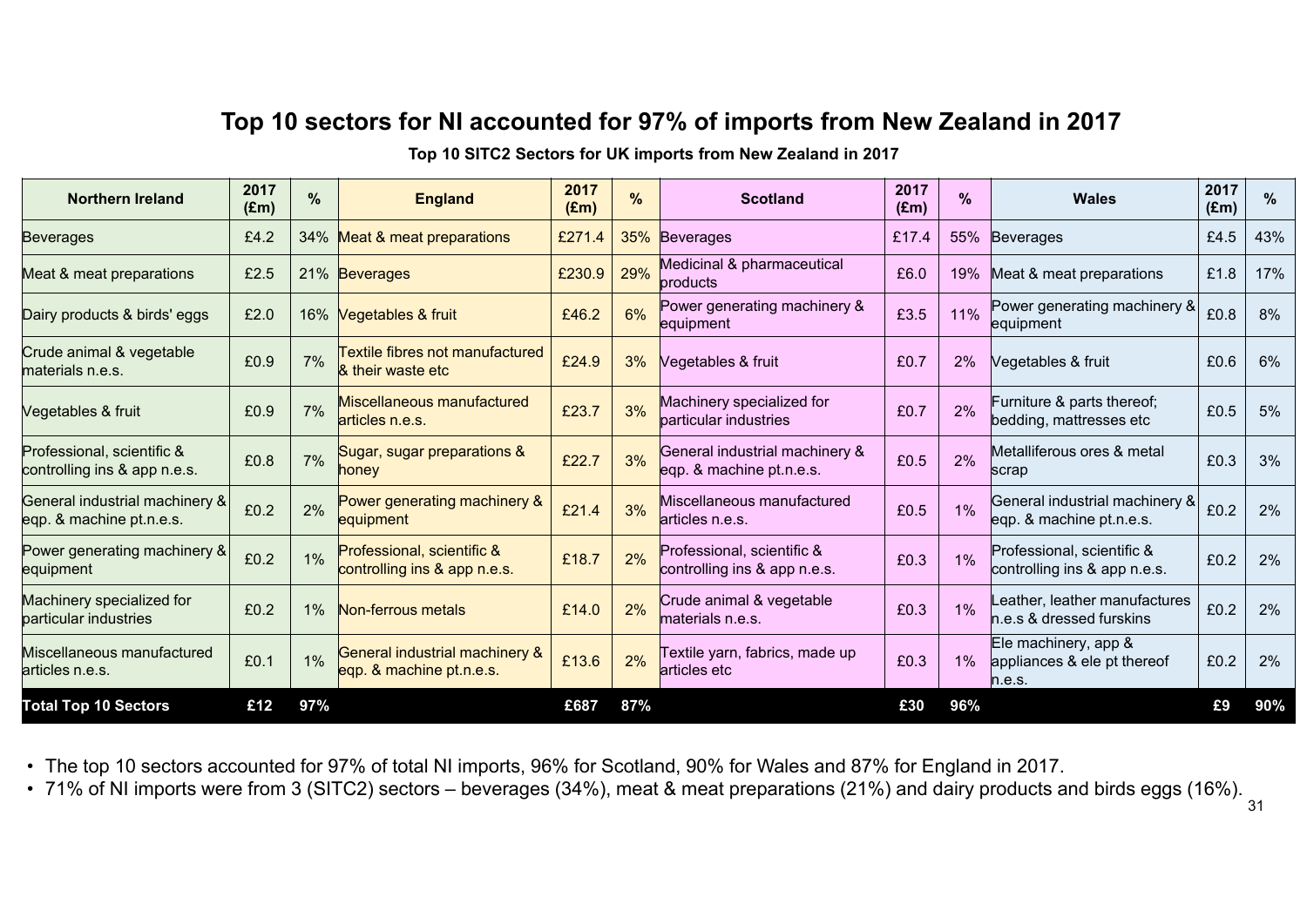#### **Road vehicles and medicinal & pharmaceutical products sectors accounted for just over half of NI exports between 2015 and 2017**

#### **Top 10 SITC2 Sectors for NI Exports to New Zealand (2015-2017)**

| 2015                                                       |       |               | 2016                                                       |      | 2017          |                                                            |       |               |  |  |
|------------------------------------------------------------|-------|---------------|------------------------------------------------------------|------|---------------|------------------------------------------------------------|-------|---------------|--|--|
| <b>SITC2 Sub Sector</b>                                    | £m    | $\frac{9}{6}$ | <b>SITC2 Sub Sector</b>                                    | £m   | $\frac{9}{6}$ | <b>SITC2 Sub Sector</b>                                    | £m    | $\frac{9}{6}$ |  |  |
| Medicinal & pharmaceutical products                        | £4.7  | 27%           | Medicinal & pharmaceutical products                        | £7.0 | 32%           | Road vehicles (including air cushion<br>vehicles)          | £8.1  | 33%           |  |  |
| Road vehicles (including air cushion<br>vehicles)          | £4.4  | 25%           | Road vehicles (including air cushion<br>vehicles)          | £4.3 | 20%           | Medicinal & pharmaceutical products                        | £4.6  | 18%           |  |  |
| Machinery specialized for particular<br>industries         | £2.6  | 15%           | Machinery specialized for particular<br><i>industries</i>  | £2.9 | 13%           | Machinery specialized for particular<br>industries         | £4.1  | 16%           |  |  |
| General industrial machinery & eqp. &<br>machine pt.n.e.s. | £1.6  | 9%            | Furniture & parts thereof; bedding,<br>mattresses etc      | £1.7 | 8%            | General industrial machinery & eqp. &<br>machine pt.n.e.s. | £2.4  | 9%            |  |  |
| Furniture & parts thereof; bedding,<br>mattresses etc      | £0.9  | 5%            | Power generating machinery & equipment £1.6                |      | 7%            | Furniture & parts thereof; bedding,<br>mattresses etc      | £1.5  | 6%            |  |  |
| Power generating machinery &<br>equipment                  | £0.4  | 2%            | General industrial machinery & eqp. &<br>machine pt.n.e.s. | £1.0 | 5%            | Miscellaneous manufactured articles n.e.s.                 | £0.6  | 2%            |  |  |
| Non-metallic mineral manufactures n.e.s.                   | £0.3  | 2%            | Textile yarn, fabrics, made up articles etc                | £0.4 | 2%            | Professional, scientific & controlling ins &<br>app n.e.s. | £0.5  | 2%            |  |  |
| Plastics in non-primary forms                              | £0.3  | 2%            | Plastics in non-primary forms                              | £0.4 | 2%            | Plastics in non-primary forms                              | £0.5  | 2%            |  |  |
| Manufactures of metal n.e.s.                               | £0.3  | 2%            | Miscellaneous manufactured articles<br>n.e.s.              | £0.4 | 2%            | Power generating machinery & equipment                     | £0.4  | 2%            |  |  |
| <b>Beverages</b>                                           | £0.3  | 2%            | Professional, scientific & controlling ins &<br>app n.e.s. | £0.4 | 2%            | <b>Beverages</b>                                           | £0.3  | $1\%$         |  |  |
|                                                            | £16.0 | 91%           |                                                            | £20  | 92%           |                                                            | £23.0 | 92%           |  |  |

• Top 10 exporting sectors (SITC2) accounted for 91% of exports in 2015 and 92% in 2016 and 2017.

• Top 3 sectors in 2015 were: medicinal & pharmaceutical products (27%), road vehicles (25%) and specialised machinery (15%).

• Top 3 sectors in 2016 were: medicinal & pharmaceutical products (32%), road vehicles (20%) and specialised machinery (13%).

• Top 3 sectors in 2017 were: road vehicles (33%), medicinal & pharmaceutical products (18%) and specialised machinery (16%).